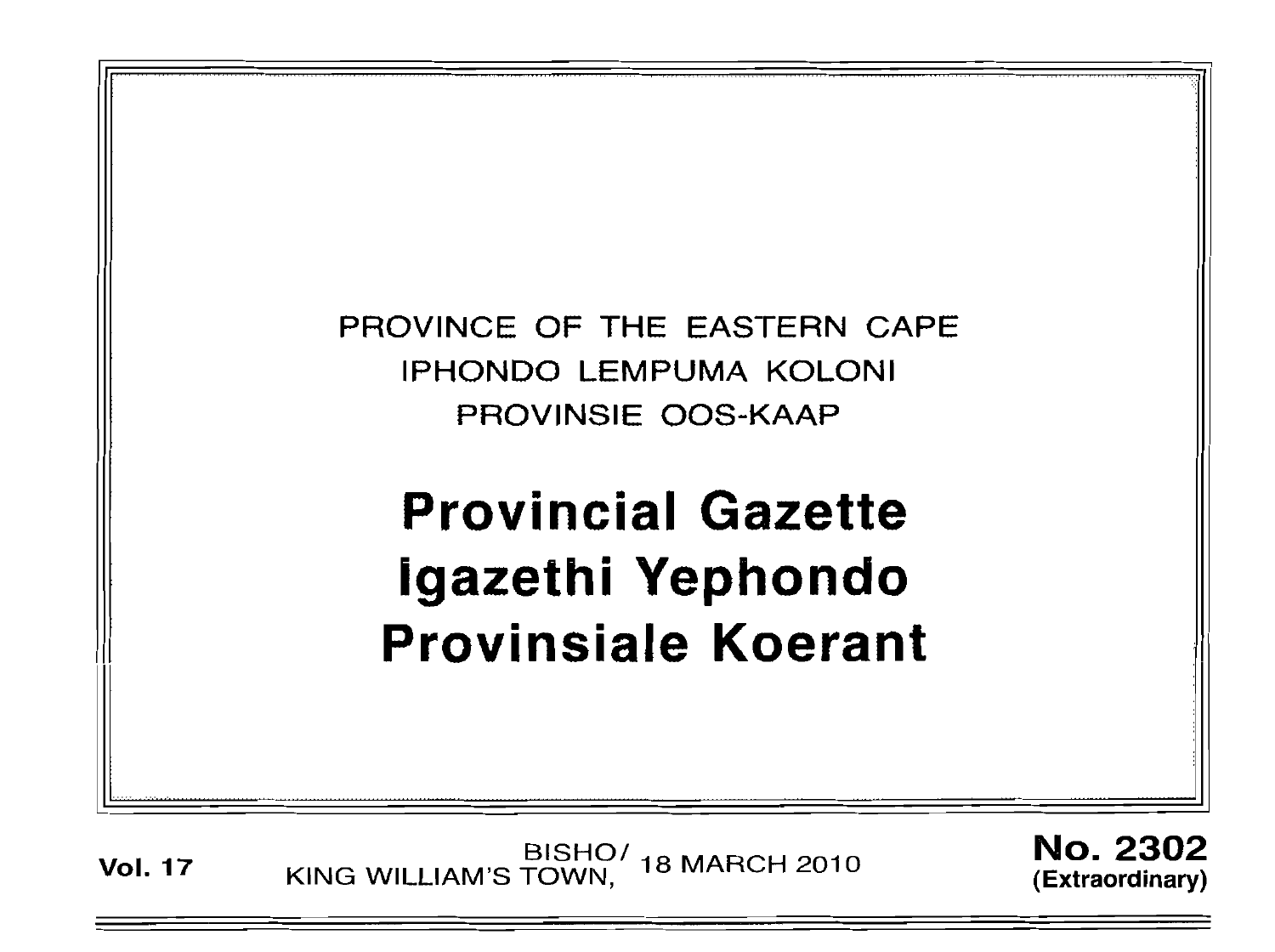No.

#### **IMPORTANT NOTICE**

**The Government Printing Works will not be held responsible for faxed documents not received due to errors on the fax machine or faxes received which are unclear or incomplete. Please be advised that an "OK" slip, received from a fax machine, will not be accepted as proof that documents were received by the GPW for printing. If documents are faxed to the GPW it will be the sender's responsibility to phone and confirm that the documents were received in good order.**

**Furthermore the Government Printing Works will also not be held responsible for cancellations and amendments which have not been done on original documents received from clients.**

### **CONTENTS· INHOUD**

Page Gazette No. No.

#### **GENERAL NOTICE' ALGEMENE KENNISGEWING**

| 92 Local Government: Municipal Structures Act (117/1998): Municipal Demarcation Board: Delimitation of municipal  | 2302 |
|-------------------------------------------------------------------------------------------------------------------|------|
| 92 Wet op Plaaslike Regering: Munisipale Strukture (117/1998): Munisipale Afbakeningsraad: Afbakening van munisi- | 2302 |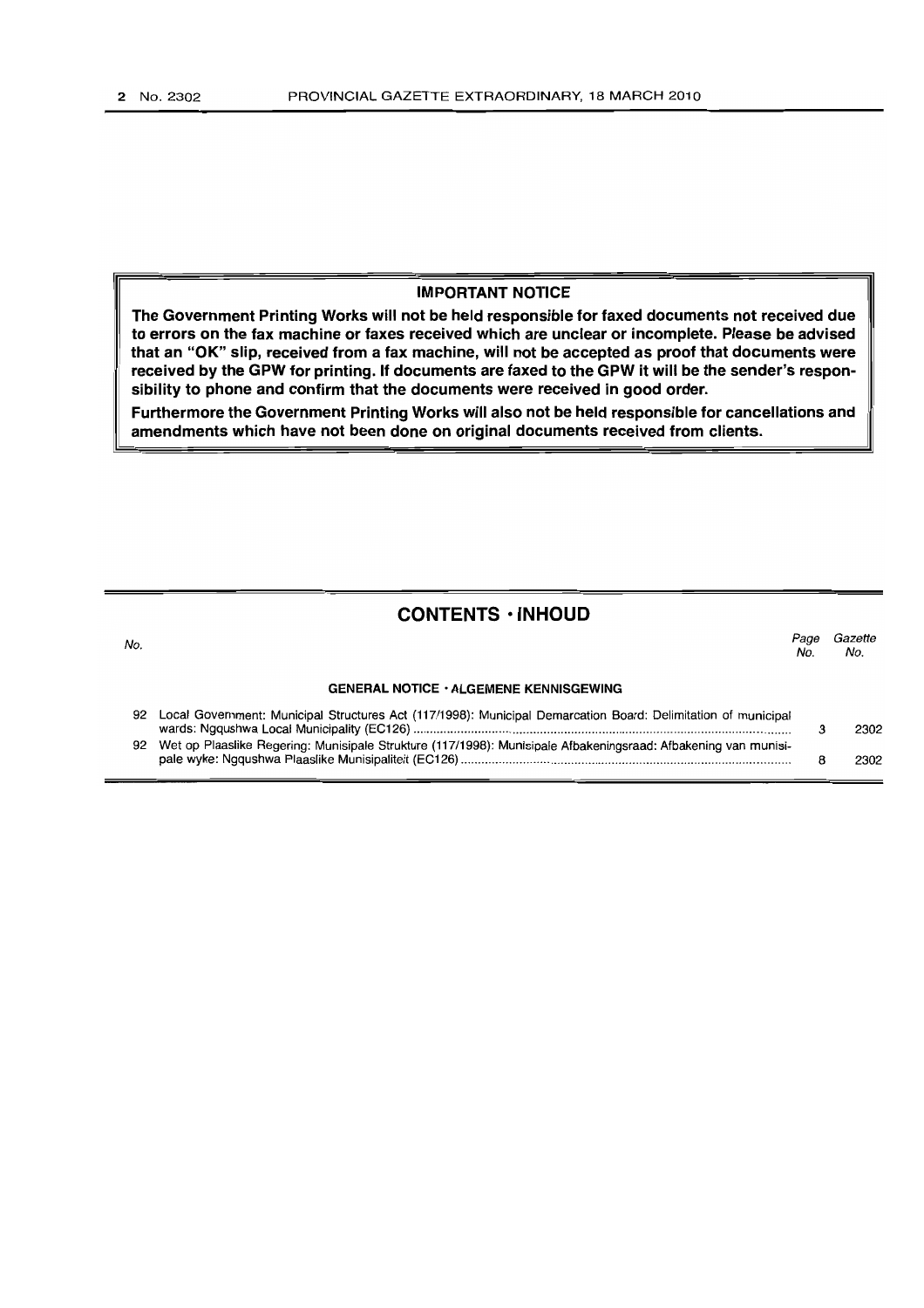# **GENERAL NOTICE ALGEMEf\lE KENNISGEWING**

#### **NOTICE 92 OF 2010**

### **MUNICIPAL DEMARCATION BOARD DELIMITATION OF MUNICIPAL WARDS IN TERMS OF THE LOCAL GOVERNMENT: MUNICIPAL STRUCTURES ACT, 1998**

#### **Municipality: Ngqushwa Local Municipality (EC126)**

In terms of Item 5(1) of Schedule 1 to the Local Government: Municipal Structures Act, 1998 (Act NO.117 of 1998) ("the Act") the Municipal Demarcation Board hereby publishes its delimitation of wards for the above-mentioned municipality. Particulars of the delimitation are listed in the Schedule.

In terms of Item 5(2) of Schedule 1 to the Act, any person aggrieved by a delimitation may, within 14 days of publication of this notice, submit objections in writing to:

The Municipal Demarcation Board Private Bag X28

#### **Hatfield**

0028

Fax: 012-3422480 E-mail: robert@demarcation.org.za

The attached form MDB5 must please be used to object. The form is also available on www.demarcation.org.za

**LANDIWE MAHLANGU CHAIRPERSON: MDB**

#### **SCHEDULE**

In terms of Section 18(3) of the Local Government: Municipal Structures Act, 1998 (Act 117 of 1998) the MEC responsible for local government has determined that the municipal council consists of 25 councillors.

After having consulted the Independent Electoral Commission, The Municipal Demarcation Board has delimited the municipality into 13 wards in terms of Schedule 1 to the Act.

The number of registered voters in each ward does not vary by more than fifteen percent from the norm. The norm was determined by dividing the total number of voters on the municipal segment of the national common voters roll, namely 41921 voters on 12 February 2009, by the number of wards in the municipality.

An overview map of the boundary of the municipality, with the boundaries of the wards within the municipal boundary, and a map of each ward are attached. In case of a discrepancy between a map and this schedule, the map will prevail.

The ward numbers, the voting districts and voting stations in each ward, and the number of voters are as follows: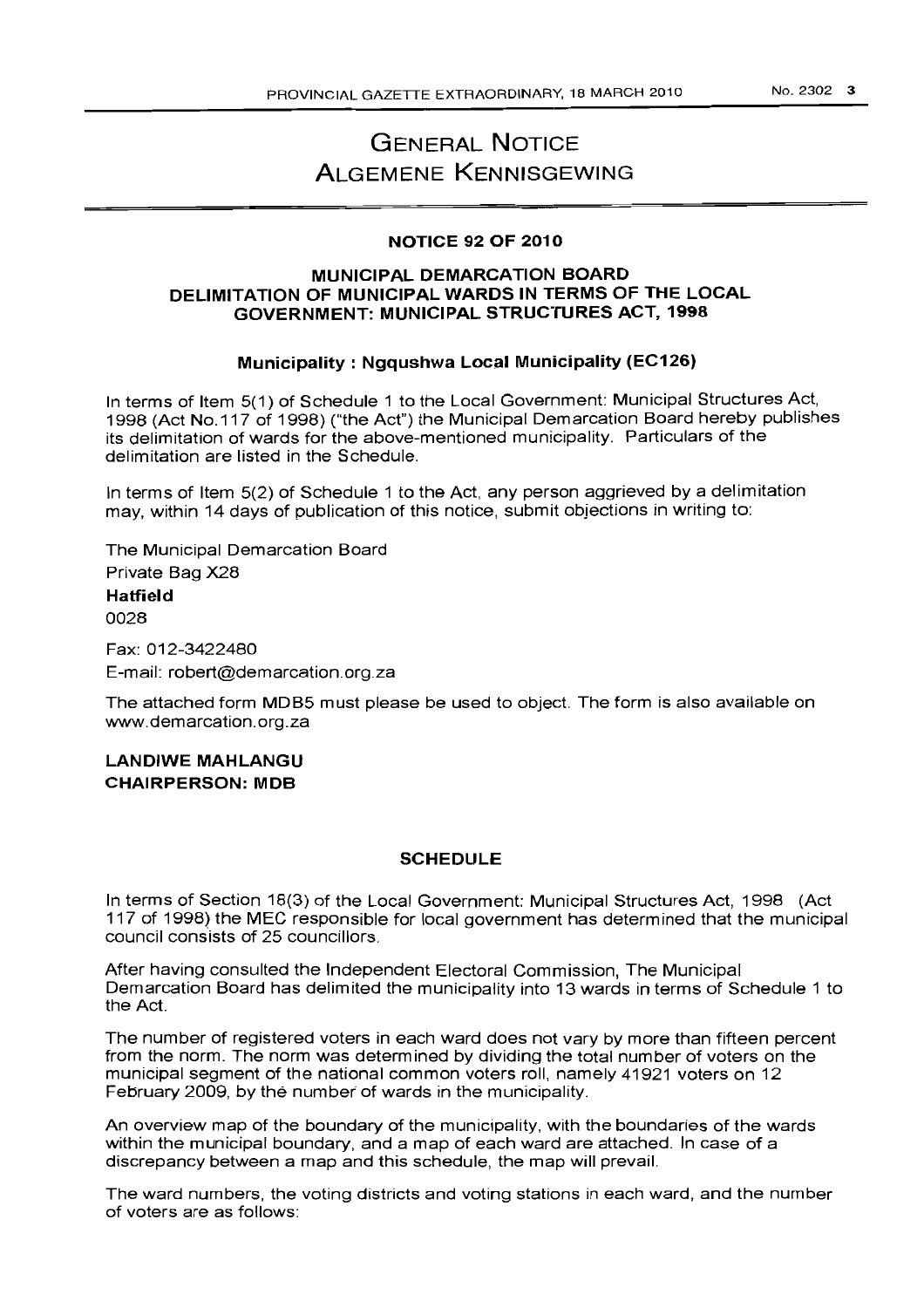| <b>Voting District</b> | <b>Voting Station</b>              | Number of Voters |
|------------------------|------------------------------------|------------------|
| 10870848               | TYENI SCHOOL                       | 296              |
| 10871333               | GOBOZANA SCHOOL                    | 563              |
| 10871322               | NONIBE LOWER\HIGHER PRIMARY SCHOOL | 520              |
| 10871265               | NTSIKIZINI HIGHER PRIMARY SCHOOL   | 341              |
| 10870882               | IMIDUSHANE SECONDARY SCHOOL        | 406              |
| 10871401               | KWANXOPHO                          | 246              |
| 10870376               | GUSHIPHELE HIGH SCOOL              | 258              |
| 10870365               | NOLALI MPENTSE SECONDARY           | 530              |

# **WARD 1 comprises of a total of 3160 registered voters**

# **WARD 2 comprises of a total of 3453 registered voters**

| <b>Voting District</b> | <b>Voting Station</b>            | Number of Voters |
|------------------------|----------------------------------|------------------|
| 10870354               | IZIMLINDILE HIGH SCHOOL          | 652              |
| 10870332               | SHUSHU PRIMARY SCHOOL            | 410              |
| 10870310               | IMASELE LOWER                    | 800              |
| 10870297               | IDUBU LOWER                      | 409              |
| 10871276               | <b>IJUBISA SCHOOL</b>            | 485              |
| 10870668               | SOBI LOWER/HIGHER PRIMARY SCHOOL | 697              |

## **WARD 3 comprises of a total of 3341 registered voters**

| <b>Voting District</b> | <b>Voting Station</b>                     | Number of Voters |
|------------------------|-------------------------------------------|------------------|
| 10870321               | QUGQWALA PRIMARY SCHOOL                   | 784              |
| 10871467               | TILDIN PRIMARY SCHOOL                     | 243              |
| 10870893               | ZONDEKA PRIMARY SCHOOL                    | 446              |
| 10871298               | ZIMBABA PRIMARY SCHOOL                    | 452              |
| 10870084               | DANIEL MPENDU LOWER/HIGHER PRIMARY SCHOOL | 312              |
| 10871399               | DLOVA COMMUNITY HALL                      | 341              |
| 10871434               | SETSE LOWER/HIGHER PRIMARY SCHOOL         | 125              |
| 10870859               | TYHATA HIGHER PRIMARY SCHOOL              | 463              |
| 10871388               | ENYATYORA PRIMARY SCHOOL                  | 175              |

### **WARD 4 comprises of a total of 3173 registered voters**

| <b>Voting District</b> | <b>Voting Station</b>                 | <b>Number of Voters</b> |
|------------------------|---------------------------------------|-------------------------|
| 10920439               | <b>BALTEIN</b>                        | 148                     |
| 10920282               | MOWASHU PRIMARY SCHOOL                | 370                     |
| 10871423               | KALANA LOWER/HIGHER PRIMARY SCHOOL    | 342                     |
| 10920316               | NOWENERANA PRIMARY SCHOOL             | 315                     |
| 10920259               | RHESHWA SECONDARY SCHOOL              | 485                     |
| 10920305               | TSENEKANA PRIMARY SCHOOL              | 131                     |
| 10920462               | AYABULELA LOWER\HIGHER PRIMARY SCHOOL | 217                     |
| 10870343               | MABEFU/MABHONGO PRIMARY SCHOOL        | 364                     |
| 10920428               | HLOSINI HIGHER PRIMARY SCHOOL         | 119                     |
| 10920079               | <b>GCINISA PRIMARY SCHOOL</b>         | 122                     |
| 10871412               | <b>OAUKENI</b>                        | 369                     |
| 10871287               | SAKHEKILE LOWER PRIMARY SCHOOL        | 191                     |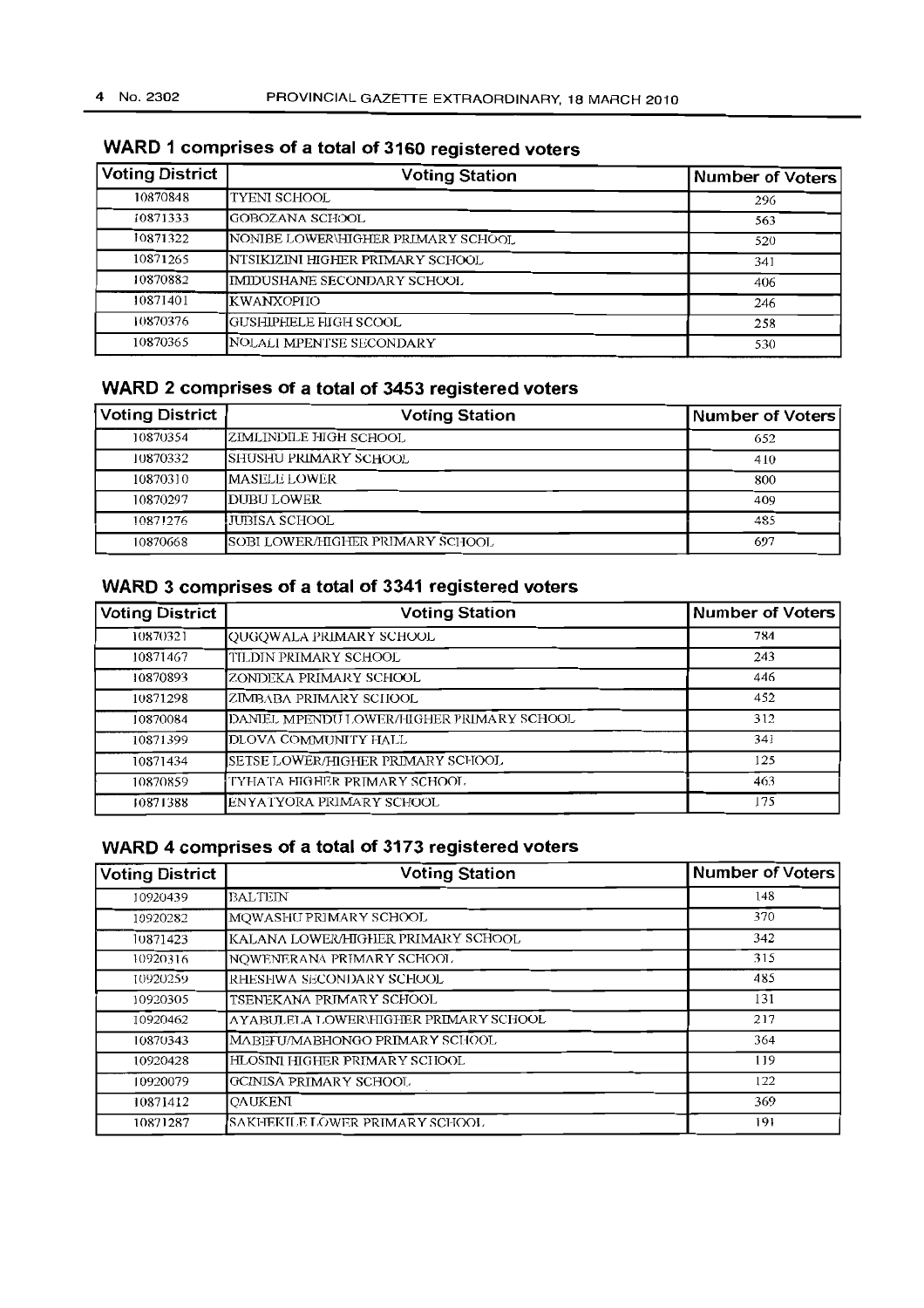| <b>Voting District</b> | <b>Voting Station</b>        | Number of Voters |
|------------------------|------------------------------|------------------|
| 10870602               | JIM MVABAZA SECONDARY SCHOOL | 504              |
| 10870736               | MADLIKI PRIMARY SCHOOL       | 407              |
| 10871254               | SEKUNJALO TRAINING CENTRE    | 451              |
| 10870264               | MDOLOMBA PRIMARY SCHOOL      | 469              |
| 10870073               | <b>UPPER DUBE SCHOOL</b>     | 356              |
| 10870062               | ZANEMFUNDO SECONDARY SCHOOL  | 1077             |
| 10871243               | PHOLE LOWER PRIMARY SCHOOL   | 393              |

### **WARD 5 comprises of a total of 3657 registered voters**

# **WARD 6 comprises of a total of 3194 registered voters**

| <b>Voting District</b> | <b>Voting Station</b>              | <b>Number of Voters</b> |
|------------------------|------------------------------------|-------------------------|
| 10920394               | BODYAM LOWER\HIGHER PRIMARY SCHOOL | 236                     |
| 10920091               | WOOLRIDGE COMMUNITY HALL           | 309                     |
| 10920383               | <b>LOVER TWIST</b>                 | 336                     |
| 10920518               | <b>TUKU CRECIEE</b>                | 235                     |
| 10920057               | TUWA PRIMARY SCHOOL                | 522                     |
| 10920068               | <b>INTYATYAMBO PRIMARY SCHOOL</b>  | 755                     |
| 10920080               | NDABAZANDILE HIGH SCHOOL           | 801                     |

# **WARD 7 comprises of a total of 3191 registered voters**

| <b>Voting District</b> | <b>Voting Station</b>                   | <b>Number of Voters</b> |
|------------------------|-----------------------------------------|-------------------------|
| 10920147               | INYANISO JUNIOR PRIMARY                 | 588                     |
| 10920451               | <b>FEMI LOWER\HIGHER PRIMARY SCHOOL</b> | 421                     |
| 10920226               | NCALA PRIMARY SCHOOL                    | 453                     |
| 10920237               | ZWELIXOLILE LOWER/HIGHER PRIMARY SCHOOL | 832                     |
| 10920372               | ICISIRA L/H PRIMARY SCHOOL              | 430                     |
| 10920350               | L.K. SIWISA JUNIOR SECONDARY SCHOOL     | 467                     |

# **WARD 8 comprises of a** total **of 3095 registered voters**

| <b>Voting District</b> | <b>Voting Station</b>               | <b>Number of Voters</b> |
|------------------------|-------------------------------------|-------------------------|
| 10920103               | QAMNYANA COMMUNITY IJALL            | 249                     |
| 10920271               | RURA PRIMARY SCHOOL                 | 262                     |
| 10920529               | MPENDULO LOWER PRIMARY SCHOOL       | 223                     |
| 10920192               | GLENMORE PRE-SCHOOL                 | 697                     |
| 10920204               | NDWAYANA PRIMARY SCHOOL             | 387                     |
| 10920440               | GWABENI LOWER\IIGHER PRIMARY SCHOOL | I42                     |
| 10920260               | HORTON PRIMARY SCHOOL               | 435                     |
| 10920215               | KANANA HIGH SCHOOL                  | 700                     |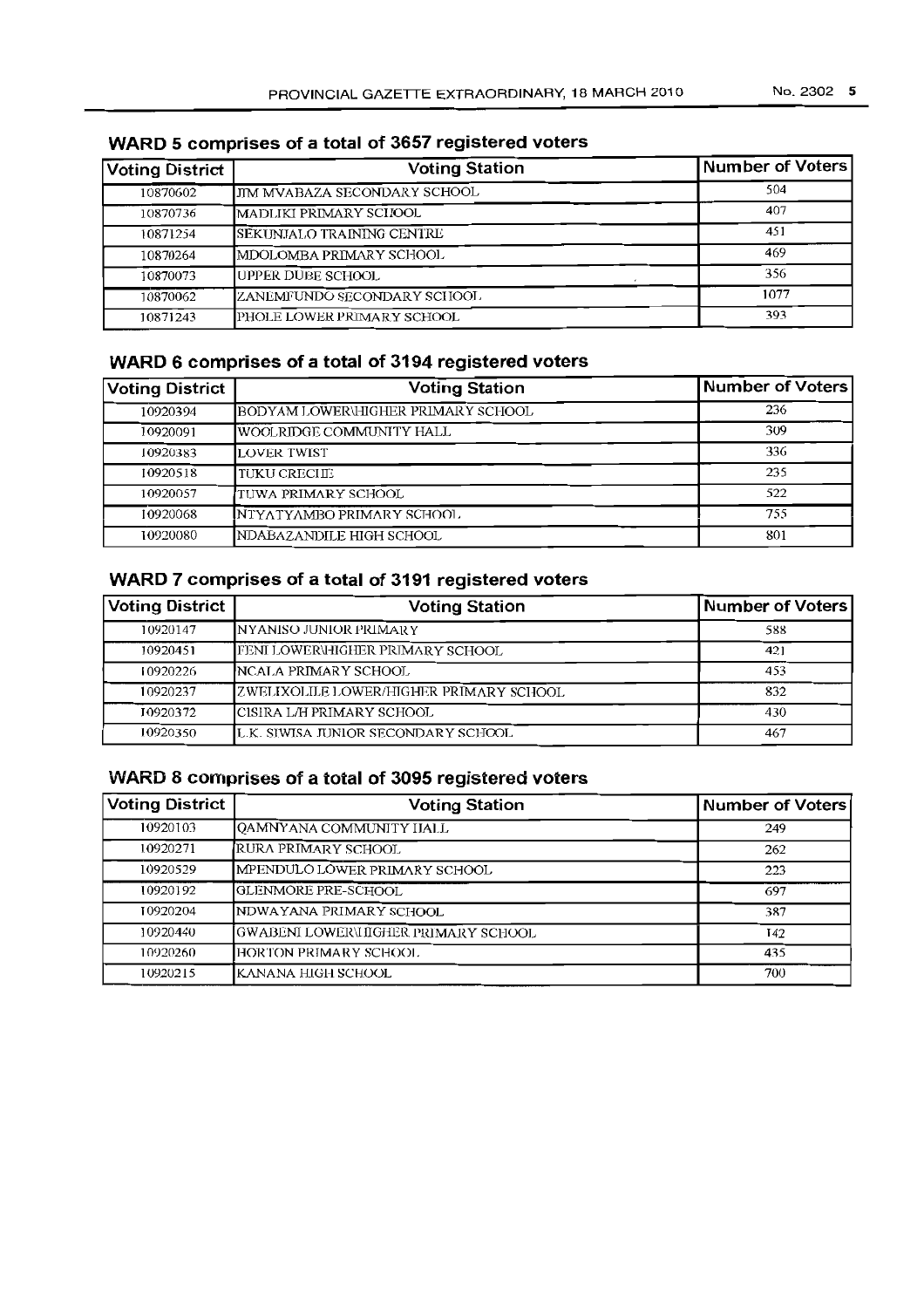# **Voting District Voting Station Number of Voters** 10920361 MINENKULU SENIOR SECONDARY SCHOOL 420 10920248 DR STAMPER HIGH SCHOOL 348 J0920181 MGWALANA PRIMARY SCHOOL 575 10920473 NOBUMBA LOWER PRIMARY SCHOOL 458 10920293 WOODLANDS PRE-SCHOOL 469 10920327 II M MAKINANA SCHOOL 353 10920484 SAKHISIZWE PRE-SCHOOL 370

# **WARD 9 comprises of a total of 2993 registered voters**

## **WARD 10 comprises of a total of 3289 registered voters**

| <b>Voting District</b> | <b>Voting Station</b>                     | Number of Voters |
|------------------------|-------------------------------------------|------------------|
| 10710010               | PEDDIE TOWN HALL                          | 1717             |
| 10710032               | AILIF PRIMARY SCHOOL                      | 418              |
| 10710021               | <b>FEZEKA LOWER\HIGHER PRIMARY SCHOOL</b> | 1154             |

### **WARD 11 comprises of a total of 3339 registered voters**

| <b>Voting District</b> | <b>Voting Station</b>                | Number of Voters |
|------------------------|--------------------------------------|------------------|
| 10610019               | HAMBURG TOWN HALL                    | 819              |
| 10920406               | BHINQALA LOWER\HIGHER PRIMARY SCHOOL | 205              |
| 10920349               | <b>ISIBONELE PRIMARY SCHOOL</b>      | 869              |
| 10920035               | <b>IBENTON PRIMARY SCHOOL</b>        | 460              |
| 10920046               | IDANINGE PRIMARY SCHOOL              | 695              |
| 10920417               | HAMILTON LOWER\HIGHER PRIMARY SCHOOL | 291              |

### **WARD 12 comprises of a total of 2867 registered voters**

| <b>Voting District</b> | <b>Voting Station</b>                       | Number of Voters |
|------------------------|---------------------------------------------|------------------|
| 10920125               | <b>IGOPHE PRIMARY SCHOOL</b>                | 337              |
| 10920114               | <b>IMPEKO PRIMARY SCHOOL</b>                | 1002             |
| 10920013               | MASTBAMBANISANE LOWER/HIGHER PRIMARY SCHOOL | 1002             |
| 10920024               | IJAMA SENIOR SECONDARY SCHOOL               | 526              |

### **WARD 13 comprises of a total of 3169 registered voters**

| <b>Voting District</b> | <b>Voting Station</b>                   | Number of Voters |
|------------------------|-----------------------------------------|------------------|
| 10920507               | MHLANGANISO LOWER\HIGHER PRIMARY SCHOOL | 158              |
| 10920495               | LOWER MGWALANA                          | 325              |
| 10920170               | EMFUNDWENI HIGH SCHOOL                  | 790              |
| 10920169               | SIYATHEMBA HIGHER PRIMARY SCHOOL        | 647              |
| 10920158               | NGOOWA COMMUNITY HALL                   | 355              |
| 10920136               | LUJIKO PRIMARY SCHOOL                   | 894              |

**Important: This Schedule contains the total number of registered voters on the municipality's segment of the national common voters' roll on 12 February 2009 as provided for in Government Notice No. 750 published in Government Gazette No. 32407 of 15 July 2009. The voting district numbers, the voting district boundaries, voting stations, and the number of voters may change after the registration of voters for the 2011 local elections.**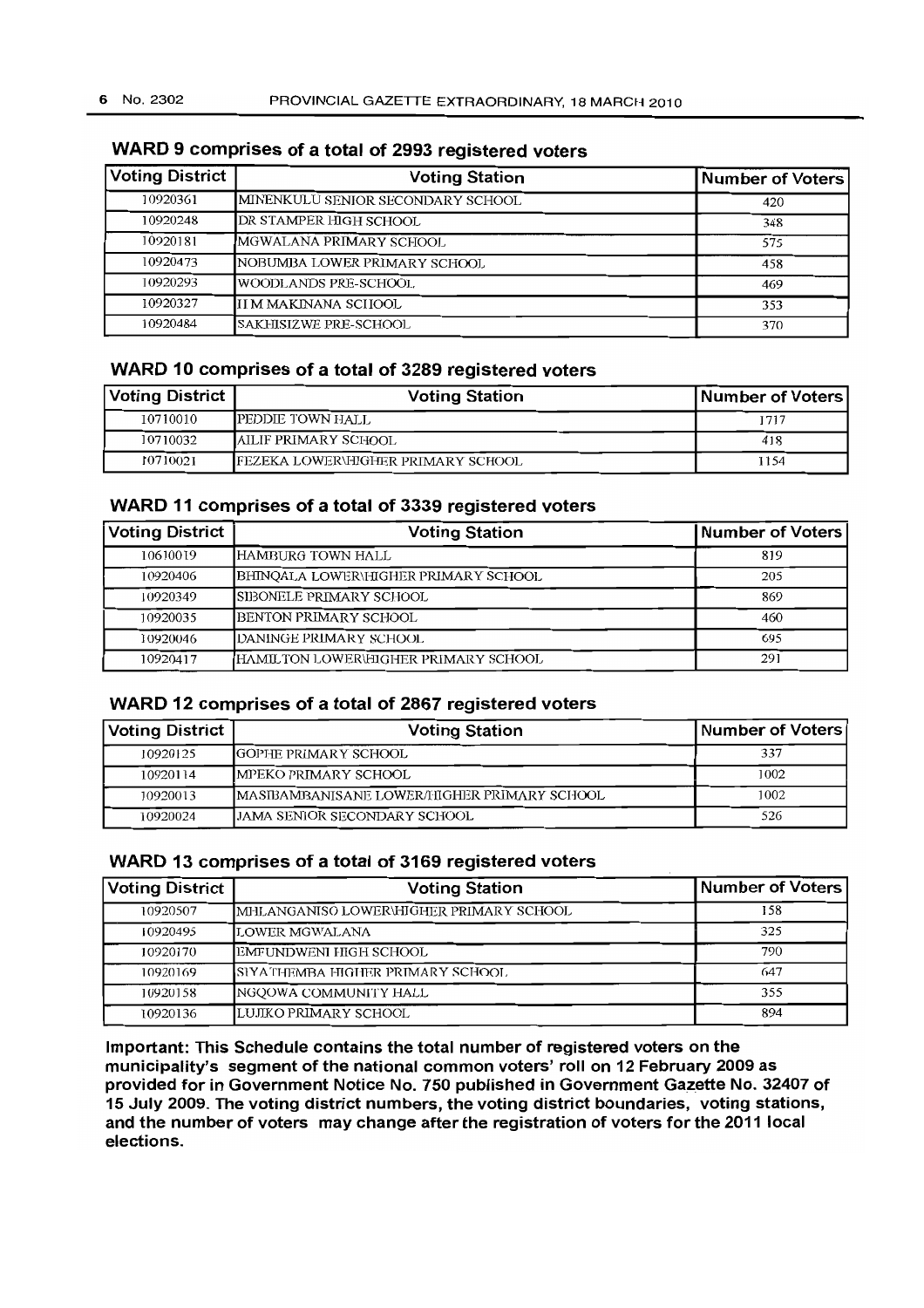#### FORM MDB5

#### WARD DELIMITATION

#### OBJECTION IN TERMS OF ITEM 5(2) OF SCHEDULE 1 TO THE LOCAL GOVERNMENT: MUNICIPAL STRUCTURES ACT, 1998

I hereby object to the delimitation of the boundaries of the following wards:

| <b>WARD NUMBER</b> | <b>REASON/MOTIVATION</b> |
|--------------------|--------------------------|
|                    |                          |
|                    |                          |
|                    |                          |

I request the Municipal Demarcation Board to considerthe following alternative proposals:

| Ward number | The ward should comprise of the<br>following voting districts (Provide voting<br>district number and the number of<br>voters in brackets e.g.<br>VD1123456(1500)+VD345678(2500)=4000) | Motivation |
|-------------|---------------------------------------------------------------------------------------------------------------------------------------------------------------------------------------|------------|
|             |                                                                                                                                                                                       |            |
|             |                                                                                                                                                                                       |            |
|             |                                                                                                                                                                                       |            |
|             |                                                                                                                                                                                       |            |

#### I confirm that:

- each cluster of voting districts form a contiguous ward;
- the number of voters in each ward fall within the minimum and maximum of voters allowed per ward;
- the proposed ward boundaries comply, in general, with the criteria.

#### **SIGNATURE**

NAME AND SURNAME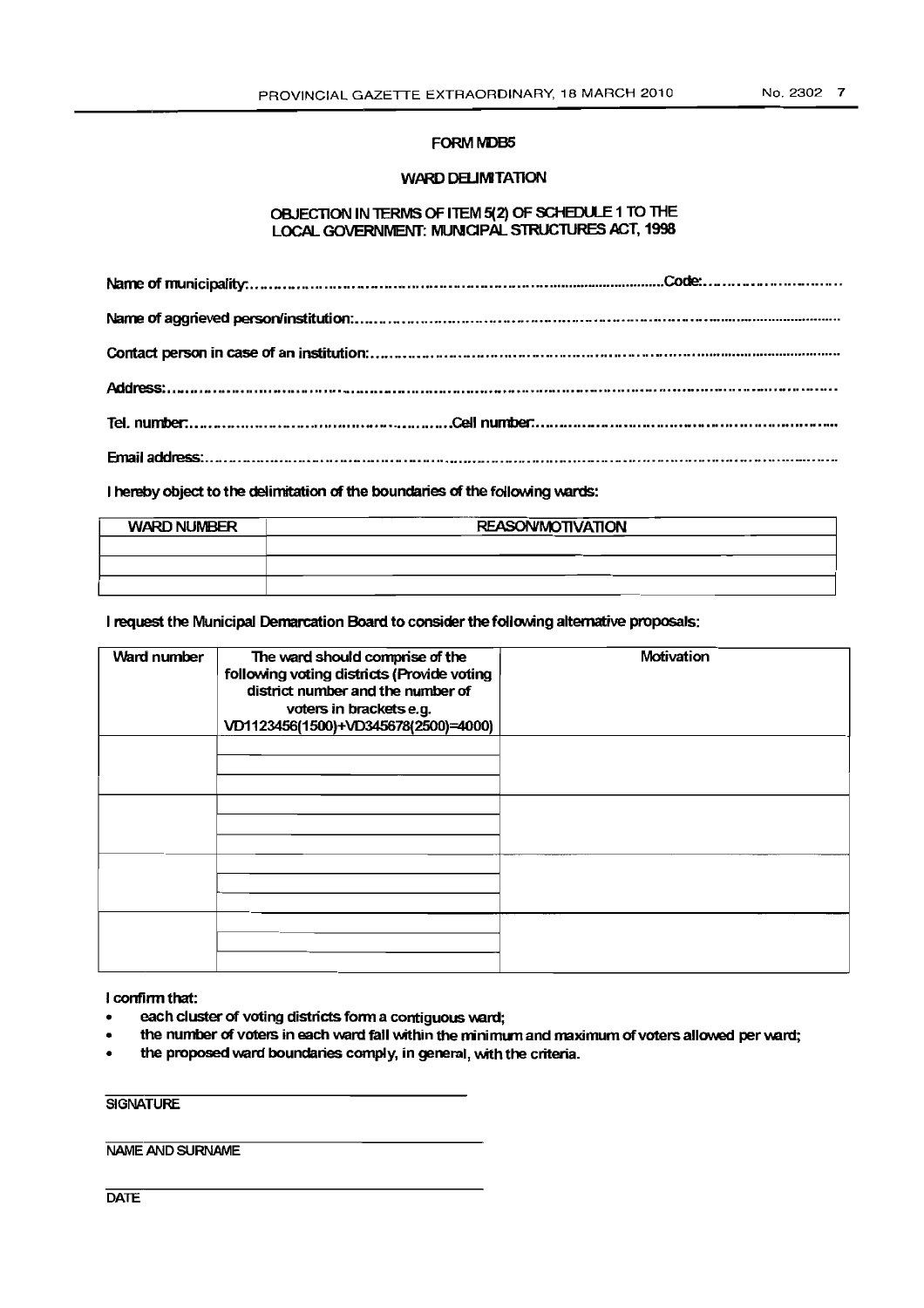#### **KENNISGEWING 92 VAN 2010**

### **MUNISIPALE AFBAKENINGSRAAD AFBAKENING VAN MUNISIPALE WYKE INGEVOLGE DIE WET OP PLAASLIKE REGERING: MUNISIPALE STRUKTURE, 1998**

#### **Munisipaliteit: Ngqushwa Plaaslike Munisipaliteit (EC126)**

Ingevolge Item 5(1) van Bylae 1 van die Wet op Plaaslike Regering: Munisipale Strukture, 1998 (Wet No. 117 van 1998) ("die Wet") publiseer die Munisipale Afbakeningsraad hiermee sy afbakening van wyke vir die bogenaamde munisipaliteit. Besonderhede van die afbakening is vervat in die Bylae.

Ingevolge Item 5(2) van Bylae 1 van die Wet, kan enige persoon wat gegrief is deur 'n afbakening binne 14 dae na publikasie van hierdie kennisgewing skriftelike besware voorlê aan:

Die Munisipale Afbakeningsraad Privaatsak X28

#### **Hatfield**

0028

Faks: 012-3422480

E-pos: robert@demarcation.org.za

Die aangehegte vorm MDB5 moet asseblief gebruik word om beswaar aan te teken. Die vorm is ook beskikbaar op www.demarcation.org.za

# **LANDIWE MAHLANGU VOORSITTER: MUNISIPALE AFBAKENINGSRAAD**

### **BYLAE**

Ingevolge Artikel 18(3) van die Wet op Plaaslike Regering: Munisipale Strukture, 1998 (Wet 117 van 1998) het die LUR vir plaaslike regering bepaal dat die munisipale raad bestaan uit 25 raadslede.

Na oorlegpleging met die Onafhanklike Verkiesingskommissie het die Munisipale Afbakeningsraad die munisipaliteit in 13 wyke afgebaken ingevolge Bylae 1 van die Wet.

Die getal geregistreerde kiesers in elke wyk, wyk nie meer as vyftien persent van die norm af nie. Die norm is bepaal deur die getal geregistreerde kiesers op die munisipale segment van die nasionale gemeenskaplike kieserslys, naamlik 41921 kiesers op 12 Februarie 2009, deur die getal wyke in die munisipaliteit te dee!

'n Oorsigkaart van die munisipale grens met die grense van die wyke binne die munisipale grens, en 'n kaart van elke wyk, is aangeheg. Ingeval van 'n verskil tussen 'n kaart en hierdie bylae, sal die kaart geld.

Die wyknommers, die stemdistrikte en stemlokale in elke wyk, en die getal kiesers is as volg: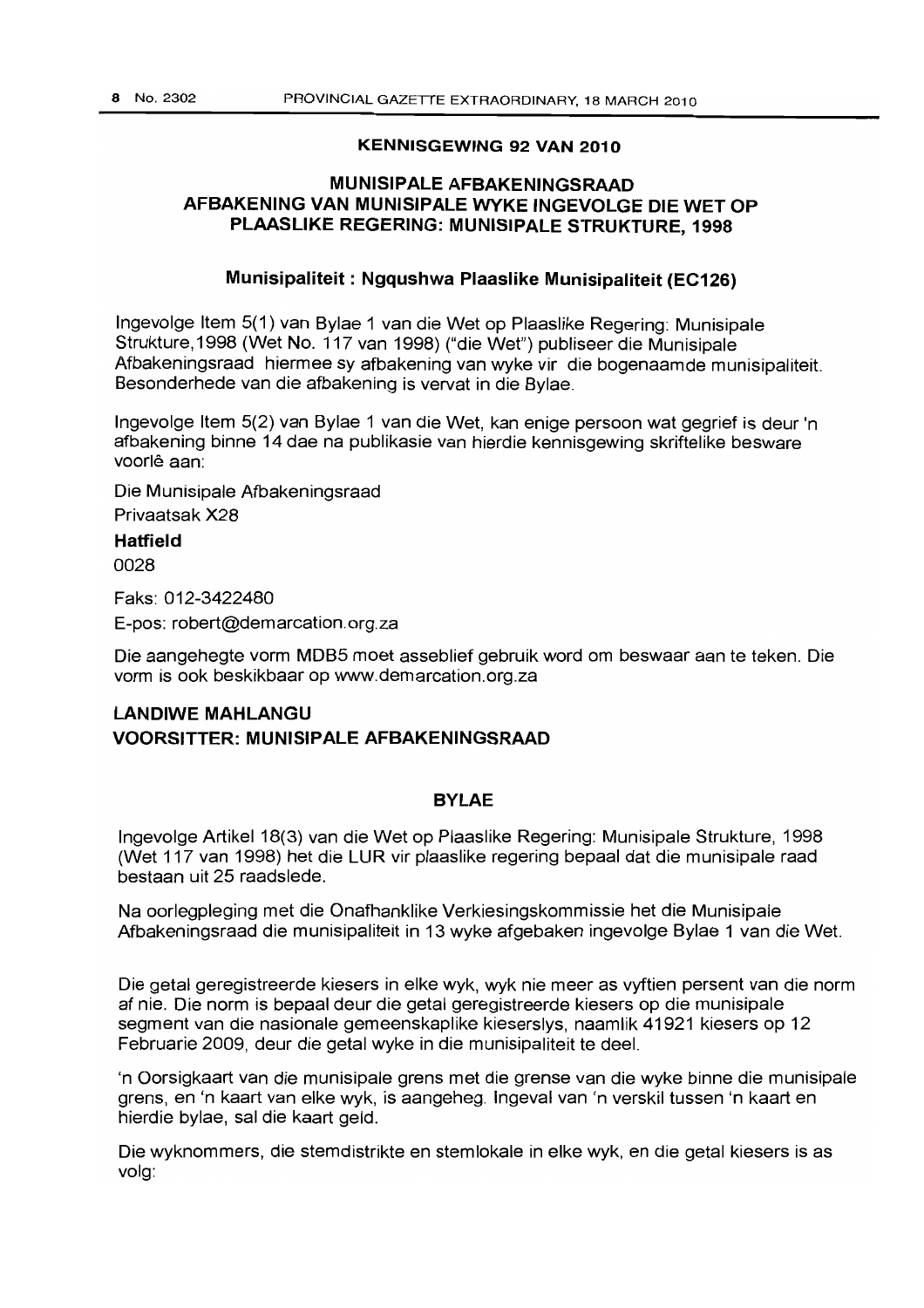| <b>Stemdistrik</b> | Stemlokaal                         | <b>Getal kiesers</b> |
|--------------------|------------------------------------|----------------------|
| 10871265           | İNTSIKIZINI HIGHER PRIMARY SCHOOL  | 341                  |
| 10871401           | <b>IKWANXOPHO</b>                  | 246                  |
| 10871333           | IGOBOZANA SCHOOL                   | 563                  |
| 10871322           | NONIBE LOWER\HIGHER PRIMARY SCHOOL | 520                  |
| 10870882           | IMIDUSHANE SECONDARY SCHOOL        | 406                  |
| 10870376           | IGUSHIPHELE HIGH SCOOL             | 258                  |
| 10870365           | NOLALI MPENTSE SECONDARY           | 530                  |
| 10870848           | <b>TYENI SCHOOL</b>                | 296                  |

# **WYK 1 het 3160 kiesers**

# **WYK 2 het 3453 kiesers**

| <b>Stemdistrik</b> | <b>Stemlokaal</b>                 | <b>Getal kiesers</b> |
|--------------------|-----------------------------------|----------------------|
| 10871276           | LJUBISA SCHOOL                    | 485                  |
| 10870668           | ISOBI LOWER/HIGHER PRIMARY SCHOOL | 697                  |
| 10870332           | <b>ISHUSHU PRIMARY SCHOOL</b>     | 410                  |
| 10870310           | <b>IMASELE LOWER</b>              | 800                  |
| 10870297           | <b>IDUBU LOWER</b>                | 409                  |
| 10870354           | <b>ZIMLINDILE HIGH SCHOOL</b>     | 652                  |

# **WYK 3 het 3341 kiesers**

| <b>Stemdistrik</b> | Stemlokaal                                | <b>Getal kiesers</b> |
|--------------------|-------------------------------------------|----------------------|
| 10870859           | TYHATA HIGHER PRIMARY SCHOOL              | 463                  |
| 10871388           | ENYATYORA PRIMARY SCHOOL                  | 175                  |
| 10871399           | <b>IDLOVA COMMUNITY HALL</b>              | 341                  |
| 10870893           | ZONDEKA PRIMARY SCHOOL                    | 446                  |
| 10870321           | QUGOWALA PRIMARY SCHOOL                   | 784                  |
| 10870084           | DANIEL MPENDU LOWER/HIGHER PRIMARY SCHOOL | 312                  |
| 10871467           | TILDIN PRIMARY SCHOOL                     | 243                  |
| 10871298           | IZIMBABA PRIMARY SCHOOL                   | 452                  |
| 10871434           | ISETSE LOWER/HIGHER PRIMARY SCHOOL        | 125                  |

# **WYK 4 het 3173 kiesers**

| <b>Stemdistrik</b> | <b>Stemlokaal</b>                     | <b>Getal kiesers</b> |
|--------------------|---------------------------------------|----------------------|
| 10920305           | TSENEKANA PRIMARY SCHOOL              | 131                  |
| 10870343           | MABEFU/MABHONGO PRIMARY SCHOOL        | 364                  |
| 10920439           | <b>BALTEIN</b>                        | 148                  |
| 10871423           | KALANA LOWER/HIGHER PRIMARY SCHOOL    | 342                  |
| 10871412           | <b>QAUKENI</b>                        | 369                  |
| 10920079           | GCINISA PRIMARY SCHOOL                | 122                  |
| 10920282           | MQWASHU PRIMARY SCHOOL                | 370                  |
| 10920316           | NQWENERANA PRIMARY SCHOOL             | 315                  |
| 10920428           | HLOSINI HIGHER PRIMARY SCHOOL         | 119                  |
| 10920259           | RHESHWA SECONDARY SCHOOL              | 485                  |
| 10871287           | SAKIIEKILE LOWER PRIMARY SCHOOL       | 191                  |
| 10920462           | AYABULELA LOWER\HIGHER PRIMARY SCHOOL | 217                  |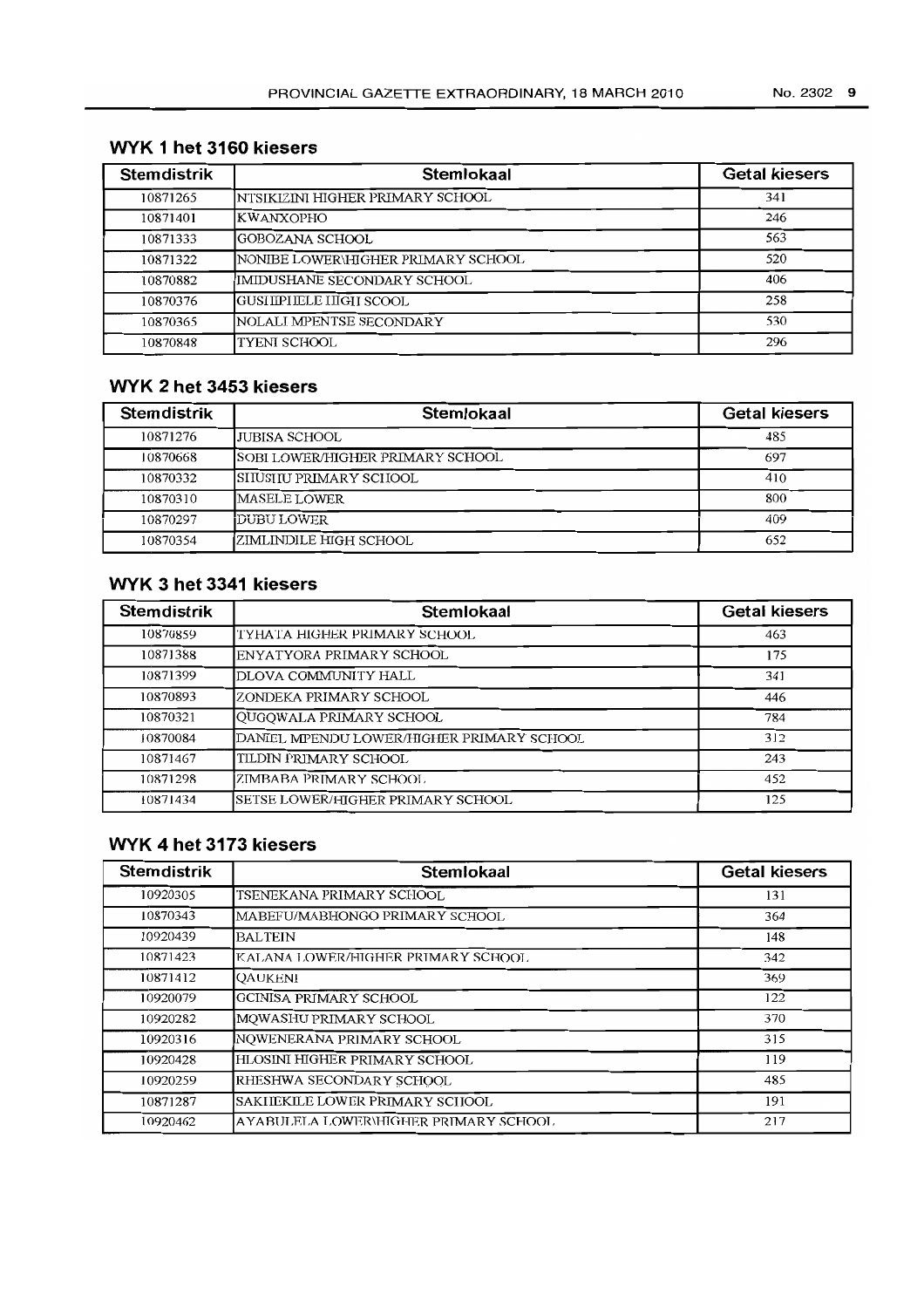| <b>Stemdistrik</b> | Stemlokaal                   | <b>Getal kiesers</b> |
|--------------------|------------------------------|----------------------|
| 10871243           | PHOLE LOWER PRIMARY SCHOOL   | 393                  |
| 10871254           | SEKUNJALO TRAINING CENTRE    | 451                  |
| 10870736           | IMADLIKI PRIMARY SCHOOL      | 407                  |
| 10870264           | IMDOLOMBA PRIMARY SCHOOL     | 469                  |
| 10870602           | JIM MVABAZA SECONDARY SCHOOL | 504                  |
| 10870073           | UPPER DUBE SCHOOL            | 356                  |
| 10870062           | ZANEMFUNDO SECONDARY SCHOOL  | 1077                 |

# WYK 5 het 3657 kiesers

# WYK 6 het 3194 kiesers

| <b>Stemdistrik</b> | Stemlokaal                         | <b>Getal kiesers</b> |
|--------------------|------------------------------------|----------------------|
| 10920394           | BODYAM LOWER\HIGHER PRIMARY SCHOOL | 236                  |
| 10920383           | LOVER TWIST                        | 336                  |
| 10920518           | TUKU CRECHE                        | 235                  |
| 10920091           | WOOLRIDGE COMMUNITY IIALL          | 309                  |
| 10920080           | INDABAZANDILE HIGH SCHOOL          | 801                  |
| 10920068           | NTYATYAMBO PRIMARY SCHOOL          | 755                  |
| 10920057           | TUWA PRIMARY SCHOOL                | 522                  |

# WYK 7 het 3191 kiesers

| <b>Stemdistrik</b> | Stemlokaal                              | <b>Getal kiesers</b> |
|--------------------|-----------------------------------------|----------------------|
| 10920226           | INCALA PRIMARY SCHOOL                   | 453                  |
| 10920451           | <b>FENI LOWER\HIGHER PRIMARY SCHOOL</b> | 421                  |
| 10920147           | <b>INYANISO JUNIOR PRIMARY</b>          | 588                  |
| 10920237           | ZWELIXOLILE LOWER/HIGHER PRIMARY SCHOOL | 832                  |
| 10920372           | ICISIRA L/H PRIMARY SCHOOL              | 430                  |
| 10920350           | L.K. SIWISA JUNIOR SECONDARY SCHOOL     | 467                  |

### WYK 8 het 3095 kiesers

| <b>Stemdistrik</b> | Stemlokaal                            | <b>Getal kiesers</b> |
|--------------------|---------------------------------------|----------------------|
| 10920103           | QAMNYANA COMMUNITY HALL               | 249                  |
| 10920260           | HORTON PRIMARY SCHOOL                 | 435                  |
| 10920271           | RURA PRIMARY SCHOOL                   | 262                  |
| 10920204           | NDWAYANA PRIMARY SCHOOL               | 387                  |
| 10920440           | IGWABENI LOWER\HIGHER PRIMARY SCHOOL  | 142                  |
| 10920529           | <b>IMPENDULO LOWER PRIMARY SCHOOL</b> | 223                  |
| 10920215           | KANANA HIGH SCHOOL                    | 700                  |
| 10920192           | IGLENMORE PRE-SCHOOL                  | 697                  |

# WYK 9 het 2993 kiesers

| <b>Stemdistrik</b> | Stemlokaal                          | <b>Getal kiesers</b> |
|--------------------|-------------------------------------|----------------------|
| 10920293           | WOODLANDS PRE-SCHOOL                | 469                  |
| 10920181           | MGWALANA PRIMARY SCHOOL             | 575                  |
| 10920248           | <b>DR STAMPER HIGH SCHOOL</b>       | 348                  |
| 10920327           | IH M MAKINANA SCHOOL                | 353                  |
| 10920361           | MINENKULU SENIOR SECONDARY SCHOOL   | 420                  |
| 10920473           | <b>NOBUMBA LOWER PRIMARY SCHOOL</b> | 458                  |
| 10920484           | ISAKHISIZWE PRE-SCHOOL              | 370                  |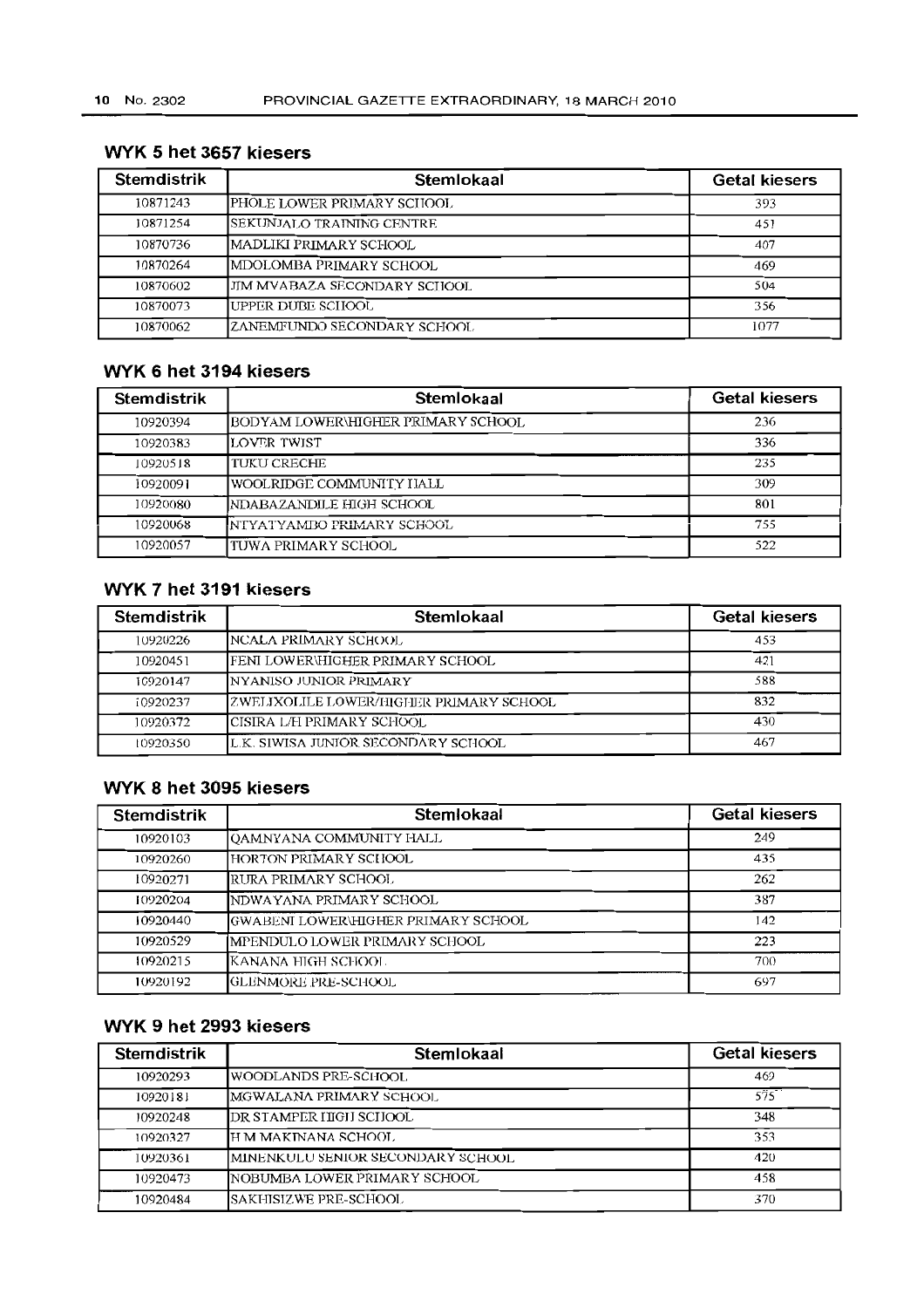### **WYK 10 het 3289 kiesers**

| <b>Stemdistrik</b> | Stemlokaal                                 | <b>Getal kiesers</b> |
|--------------------|--------------------------------------------|----------------------|
| 10710010           | <b>IPEDDIE TOWN HALL</b>                   | 1717                 |
| 10710021           | <b>IFEZEKA LOWER\HIGHER PRIMARY SCHOOL</b> | 1154                 |
| 10710032           | <b>JAILIF PRIMARY SCHOOL</b>               | 418                  |

### **WYK 11 het 3339 kiesers**

| <b>Stemdistrik</b> | Stemlokaal                            | <b>Getal kiesers</b> |
|--------------------|---------------------------------------|----------------------|
| 10610019           | HAMBURG TOWN HALL                     | 819                  |
| 10920035           | <b>IBENTON PRIMARY SCHOOL</b>         | 460                  |
| 10920046           | DANINGE PRIMARY SCHOOL                | 695                  |
| 10920417           | IHAMILTON LOWER\HIGHER PRIMARY SCHOOL | 291                  |
| 10920406           | BHINQALA LOWER\HIGHER PRIMARY SCHOOL  | 205                  |
| 10920349           | ISIBONELE PRIMARY SCHOOL              | 869                  |

### **WYK 12 het 2867 kiesers**

| <b>Stemdistrik</b> | Stemlokaal                                   | <b>Getal kiesers</b> |
|--------------------|----------------------------------------------|----------------------|
| 10920013           | IMASIBAMBANISANE LOWER/HIGHER PRIMARY SCHOOL | 1002                 |
| 10920114           | <b>IMPEKO PRIMARY SCHOOL</b>                 | 1002                 |
| 10920024           | <b>JAMA SENIOR SECONDARY SCHOOL</b>          | 526                  |
| 10920125           | <b>IGOPHE PRIMARY SCHOOL</b>                 | 337                  |

### **WYK 13 het 3169 kiesers**

| <b>Stemdistrik</b> | Stemlokaal                              | <b>Getal kiesers</b> |
|--------------------|-----------------------------------------|----------------------|
| 10920507           | MHLANGANISO LOWER\HIGHER PRIMARY SCHOOL | 158                  |
| 10920158           | NGOOWA COMMUNITY HALL                   | 355                  |
| 10920136           | LUJIKO PRIMARY SCHOOL                   | 894                  |
| 10920169           | ISIYATHEMBA HIGHER PRIMARY SCHOOL       | 647                  |
| 10920170           | EMFUNDWENI HIGH SCHOOL                  | 790                  |
| 10920495           | LOWER MGWALANA                          | 325                  |

**Belangrik: Hierdie Bylae bevat die totale getal geregistreerde kiesers op die munisipaliteit se segment van die nasionale gemeenskaplike kieserslys op 12 Februarie 2009, waarvoor voorsiening gemaak is in Goewermentskennisgewing 1\10. 750 gepubliseer in Staatskoerant No. 32407 van 15 Julie 2009. Die stemdistriknommers, die grense van die stemdistrikte, die stemlokale, en die getal kiesers mag verander na die registrasie van kiesers vir die 2011 plaaslike verkiesings.**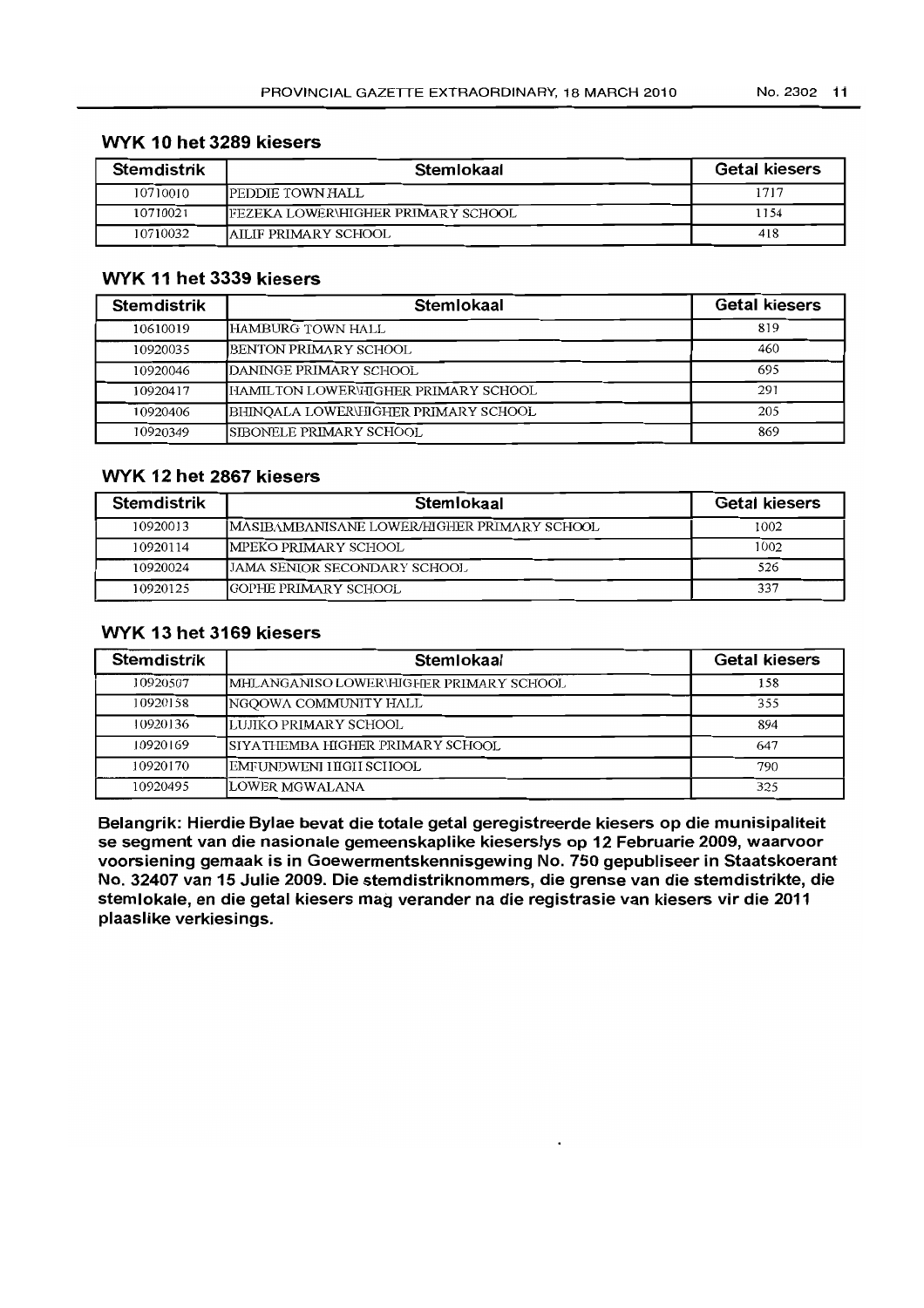#### **VORM MDB5**

#### WYKSAFBAKENNG

#### BESWAAR INGEVOLGE ITEM 5(2) VAN BYLAE 1 VAN DIE WET OP PLAASLIKE REGERING: MUNISIPALE STRUKTURE, 1998

Hiermee teken ek beswaar aan teen die afbakening van die grense van die volgende wyke:

| <b>WYK NOMMER</b> | <b>REDE/MOTIVERING</b> |  |
|-------------------|------------------------|--|
|                   |                        |  |
|                   |                        |  |
|                   |                        |  |

Ek versoek die Munisipale Afbakeningsraad om die volgende alternatiewe voorstelle te oorweeg.

| Wyk nommer | Die wyk moet bestaan uit die volgende<br>stemdistrikte: (Voorsien die<br>stemdistriknommer en die getal<br>geregistreerde kiesers as volg<br>VD1123456(1500)+VD345678(2500)=4000) | Motivering |
|------------|-----------------------------------------------------------------------------------------------------------------------------------------------------------------------------------|------------|
|            |                                                                                                                                                                                   |            |
|            |                                                                                                                                                                                   |            |
|            |                                                                                                                                                                                   |            |
|            |                                                                                                                                                                                   |            |

Ek bevestig dat:

- die saamgevoegde sterndistrikte vonn 'n aaneenlopende wyk;
- die getal kiesers in elke wyk is binne die minimum en maksimum getal wat per wyk toegelaat word;
- die voorgestelde wyke voldoen in die algemeen aan die kriteria.

**HANDTEKENING** 

NAAMENVAN

DATUM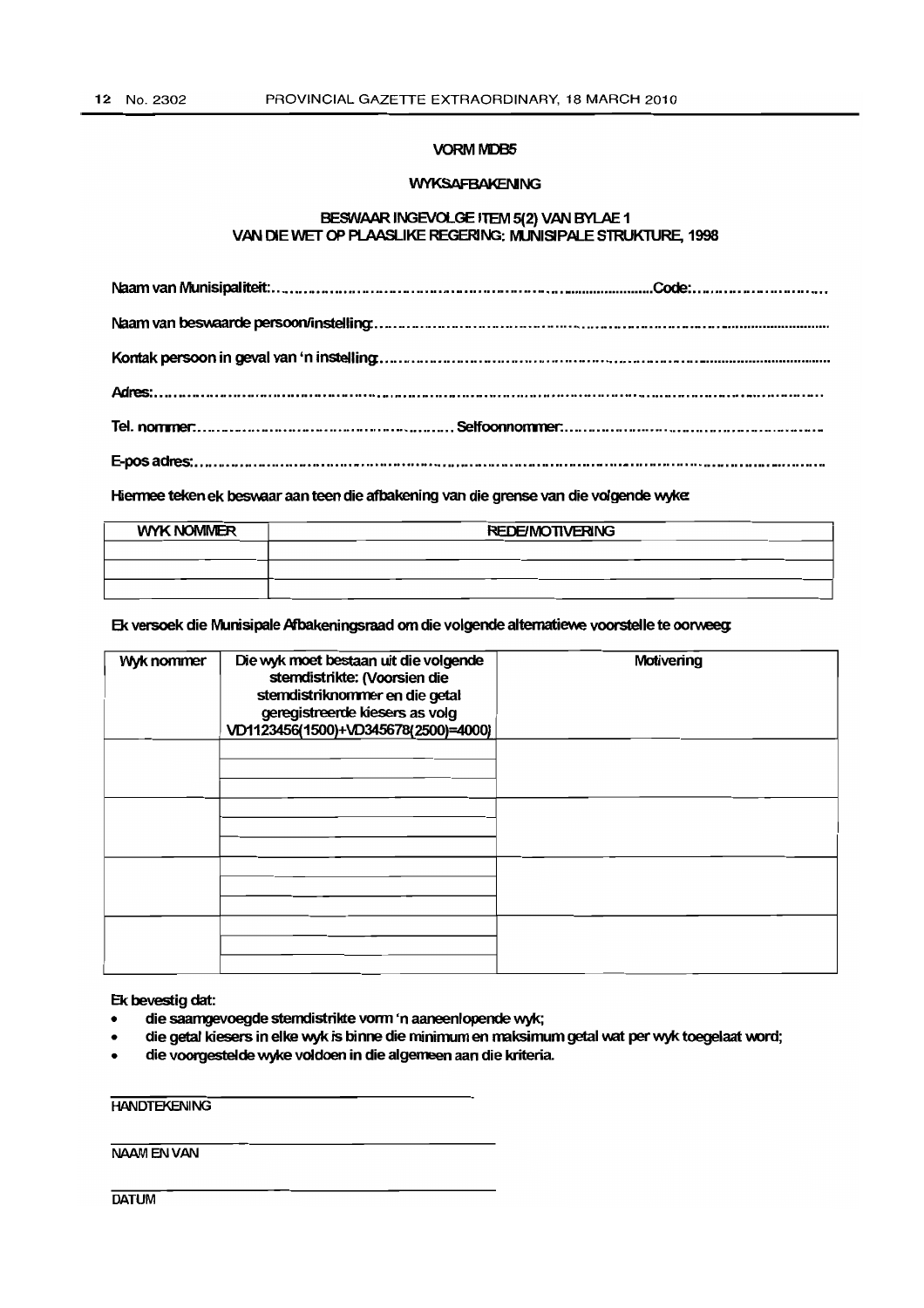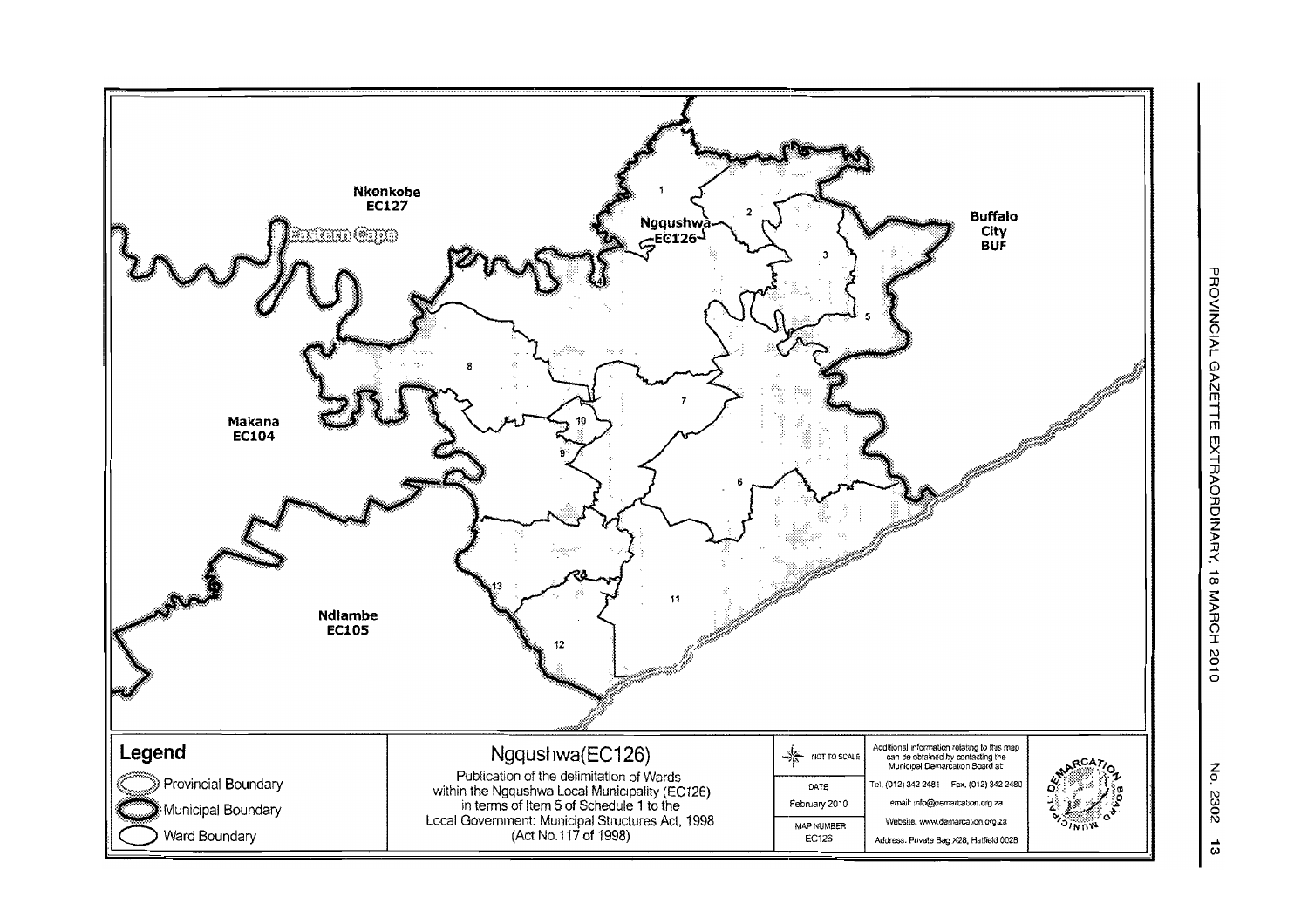

 $\frac{1}{4}$  $\mathbf{g}_\mathrm{c}$ 2302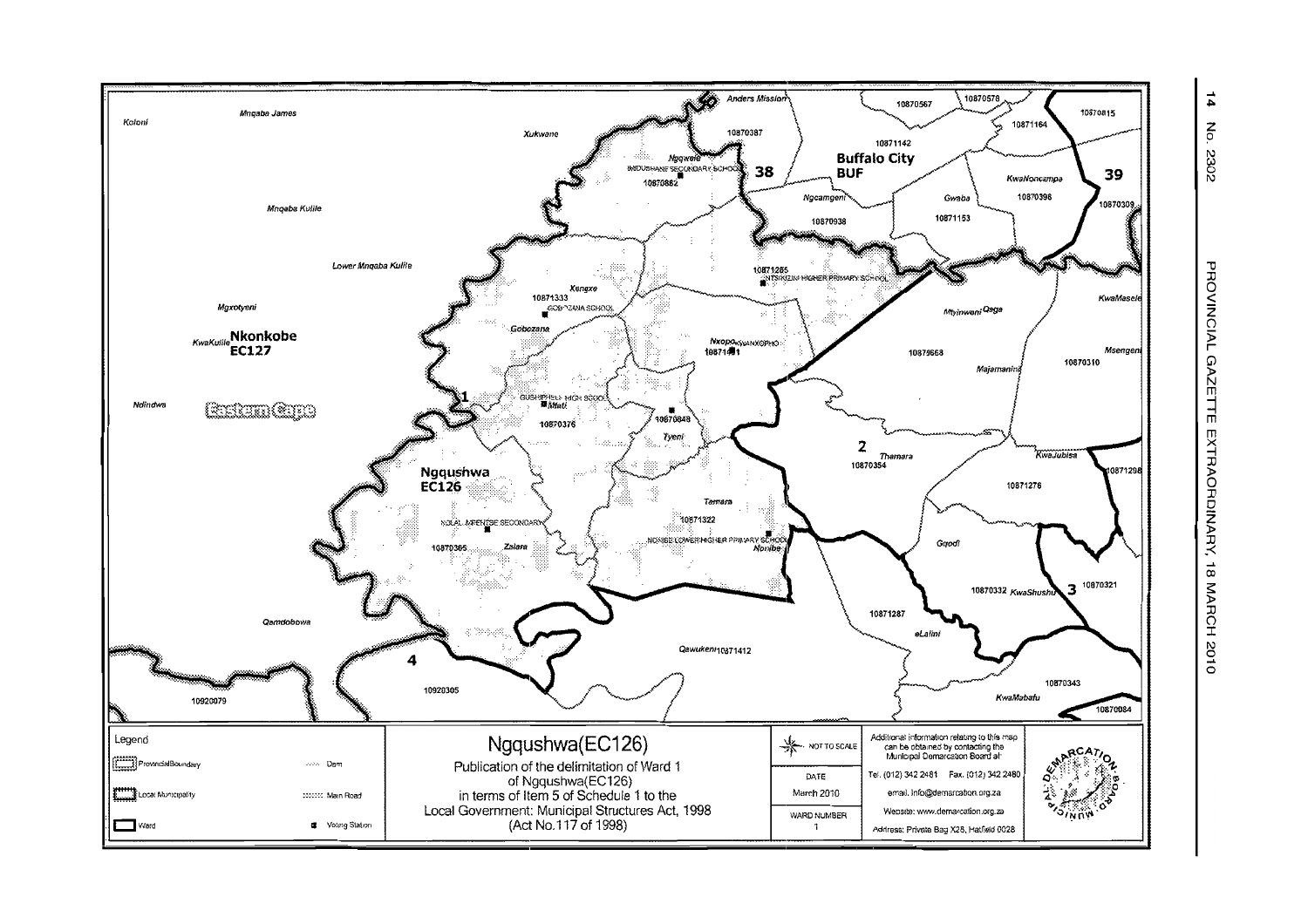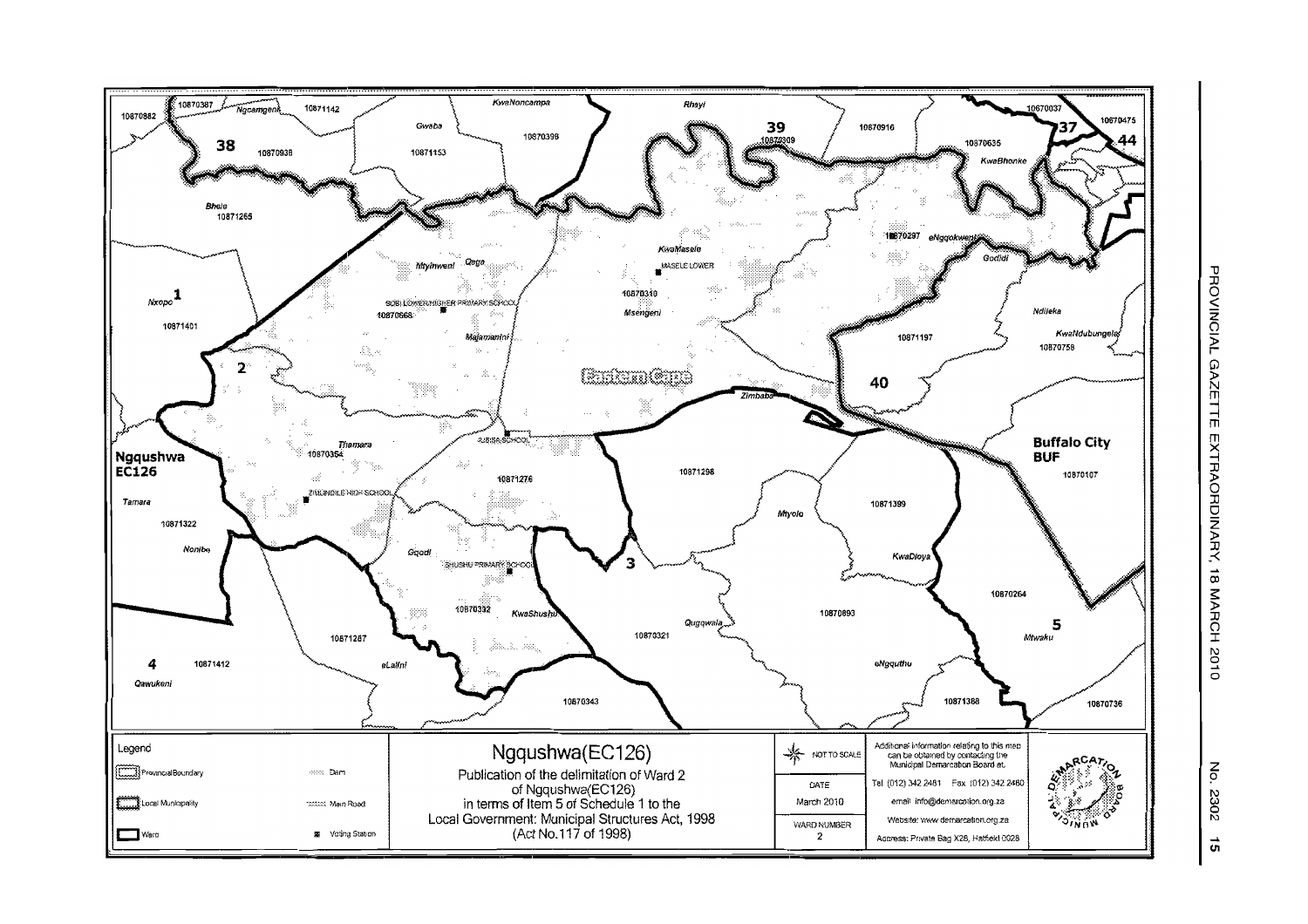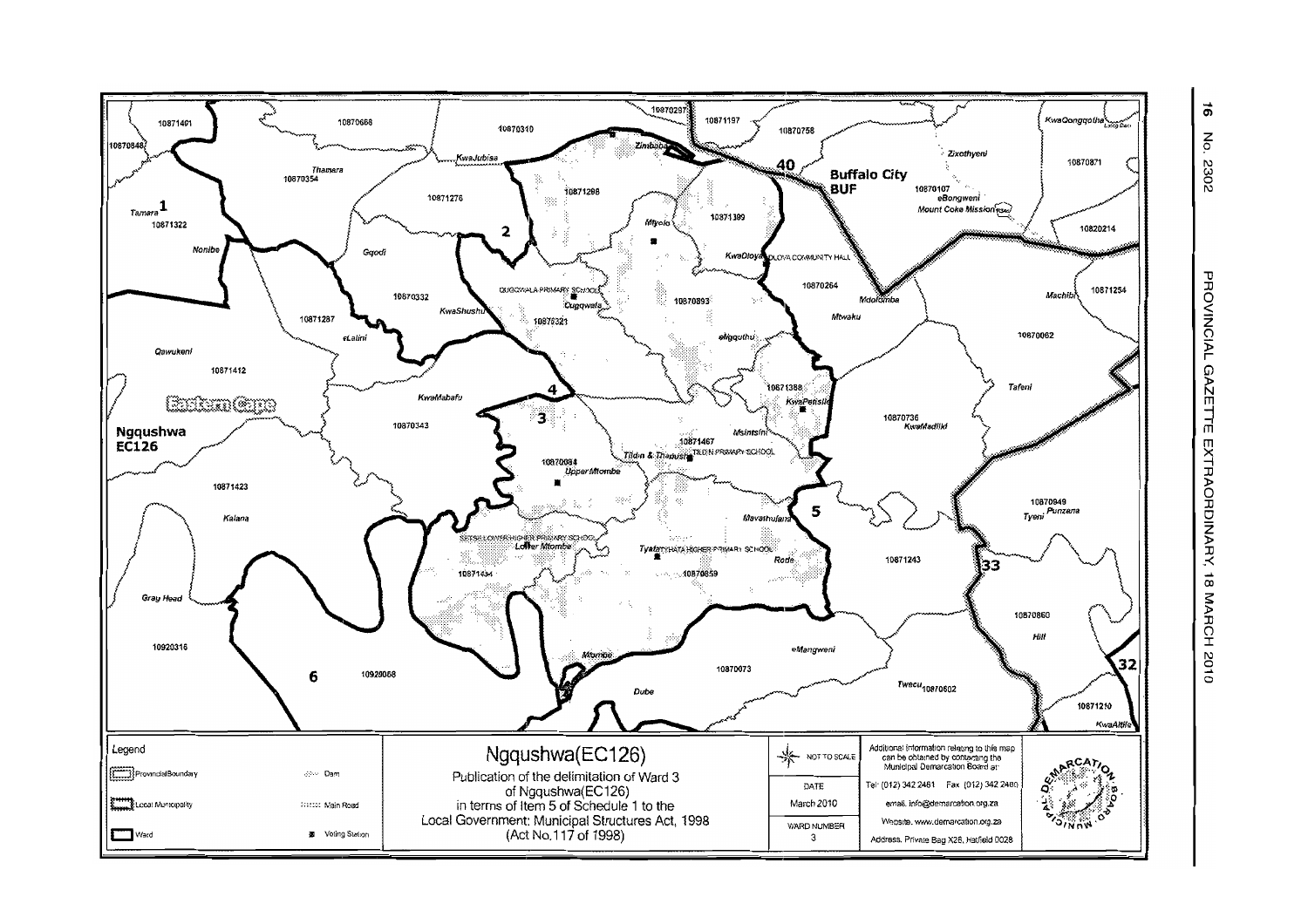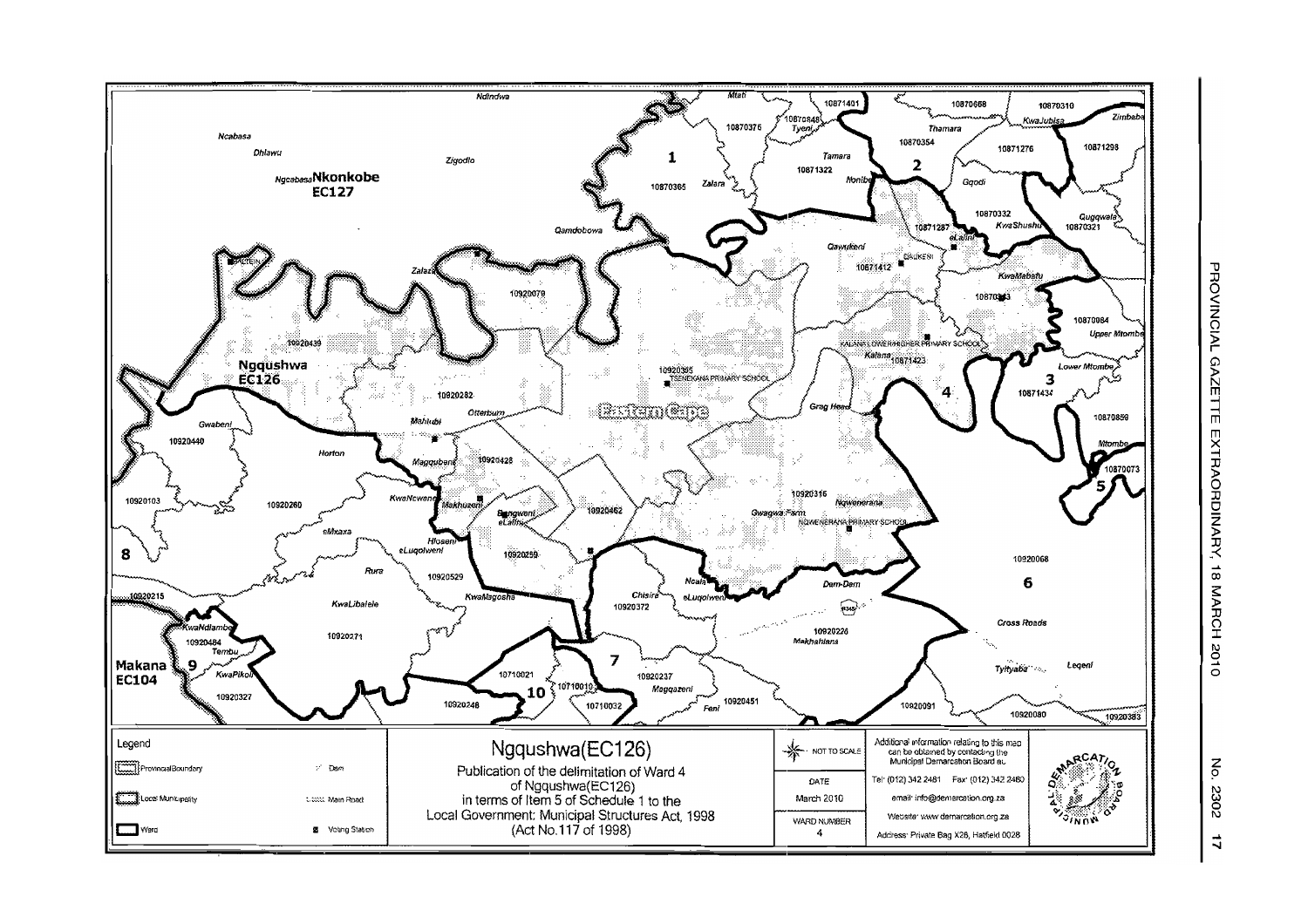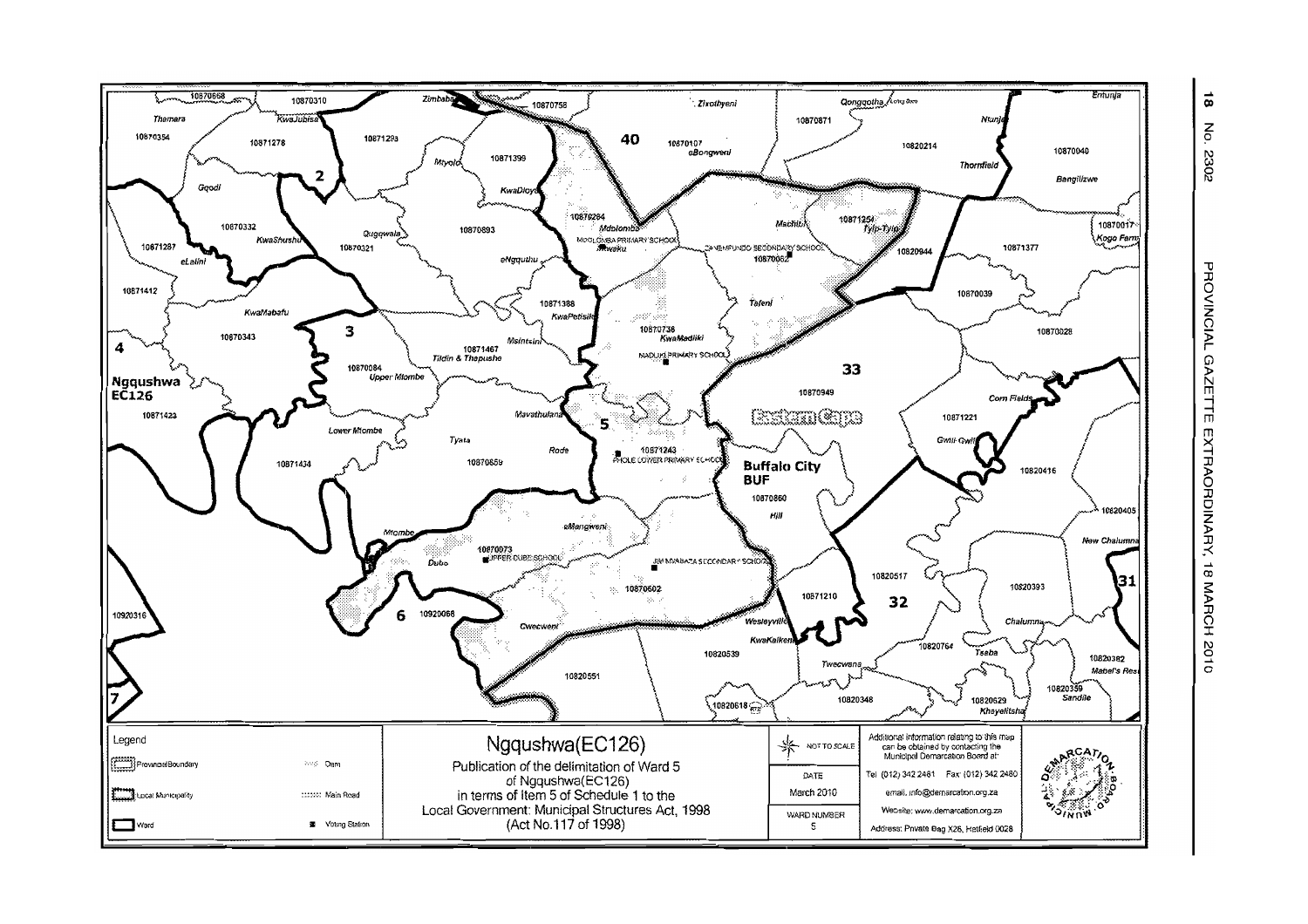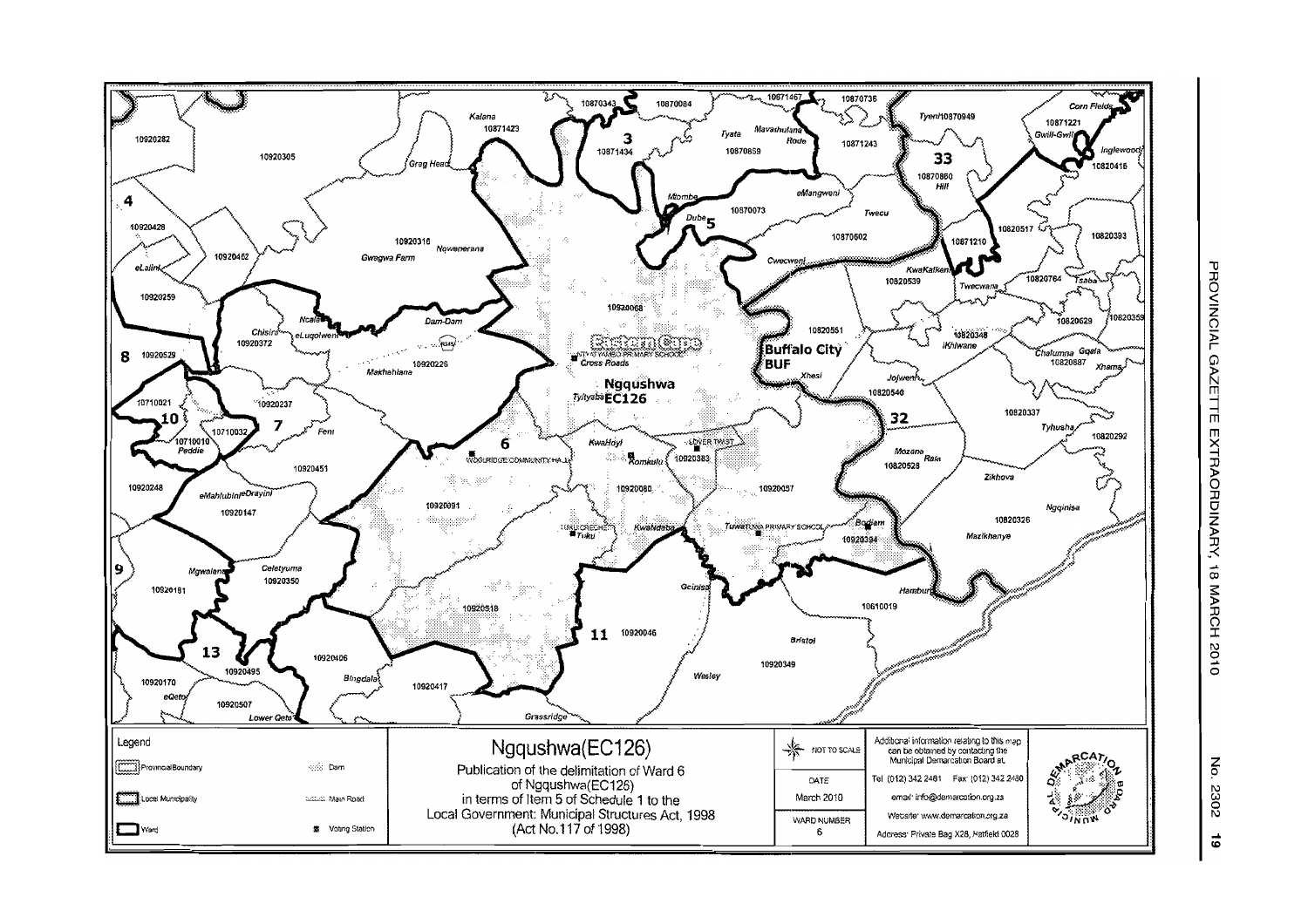

ΩŚ  $\mathsf{S}$ 2302

PROVINCIAL GAZETTE EXTRAORDINARY, 18 MARCH 2010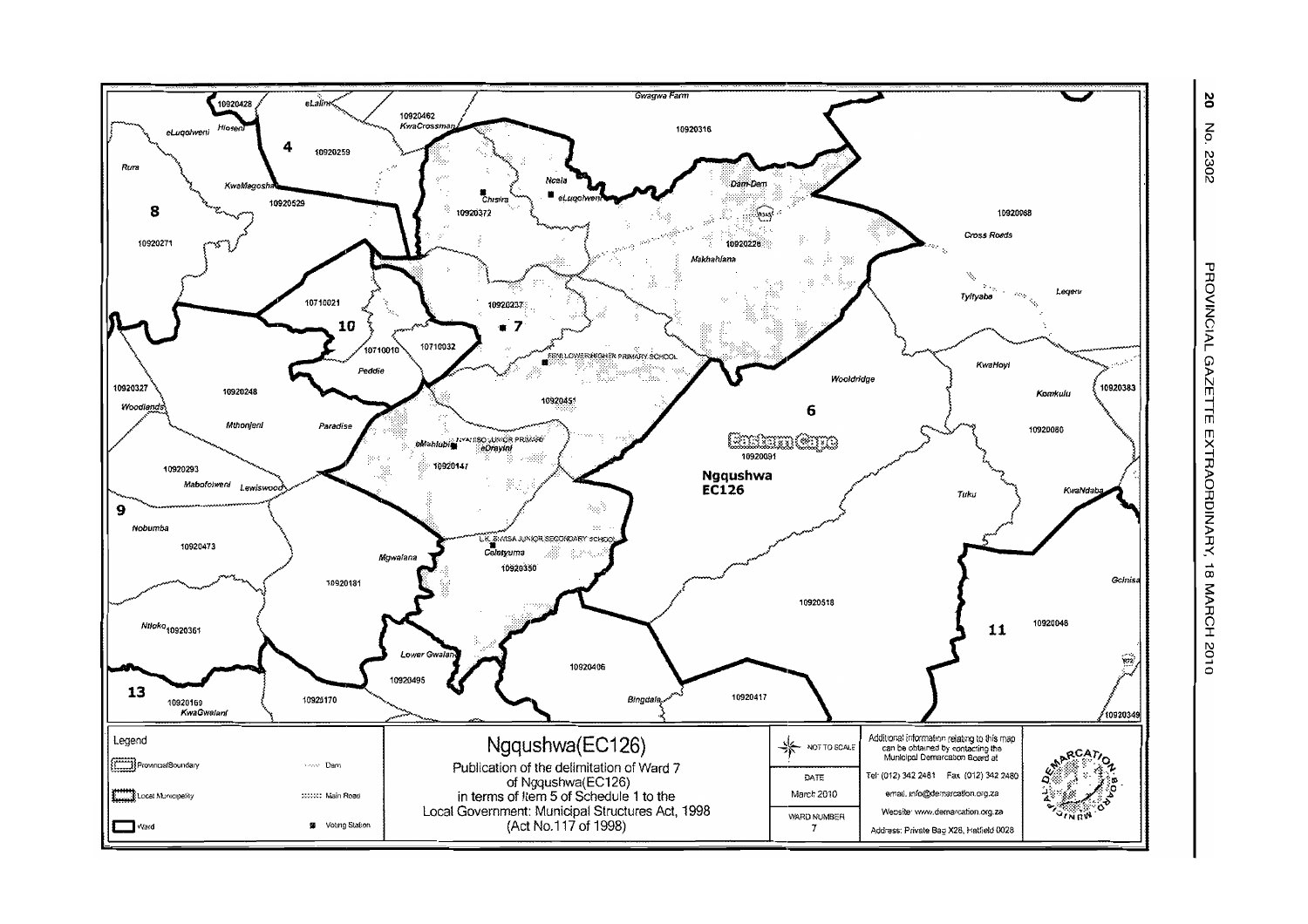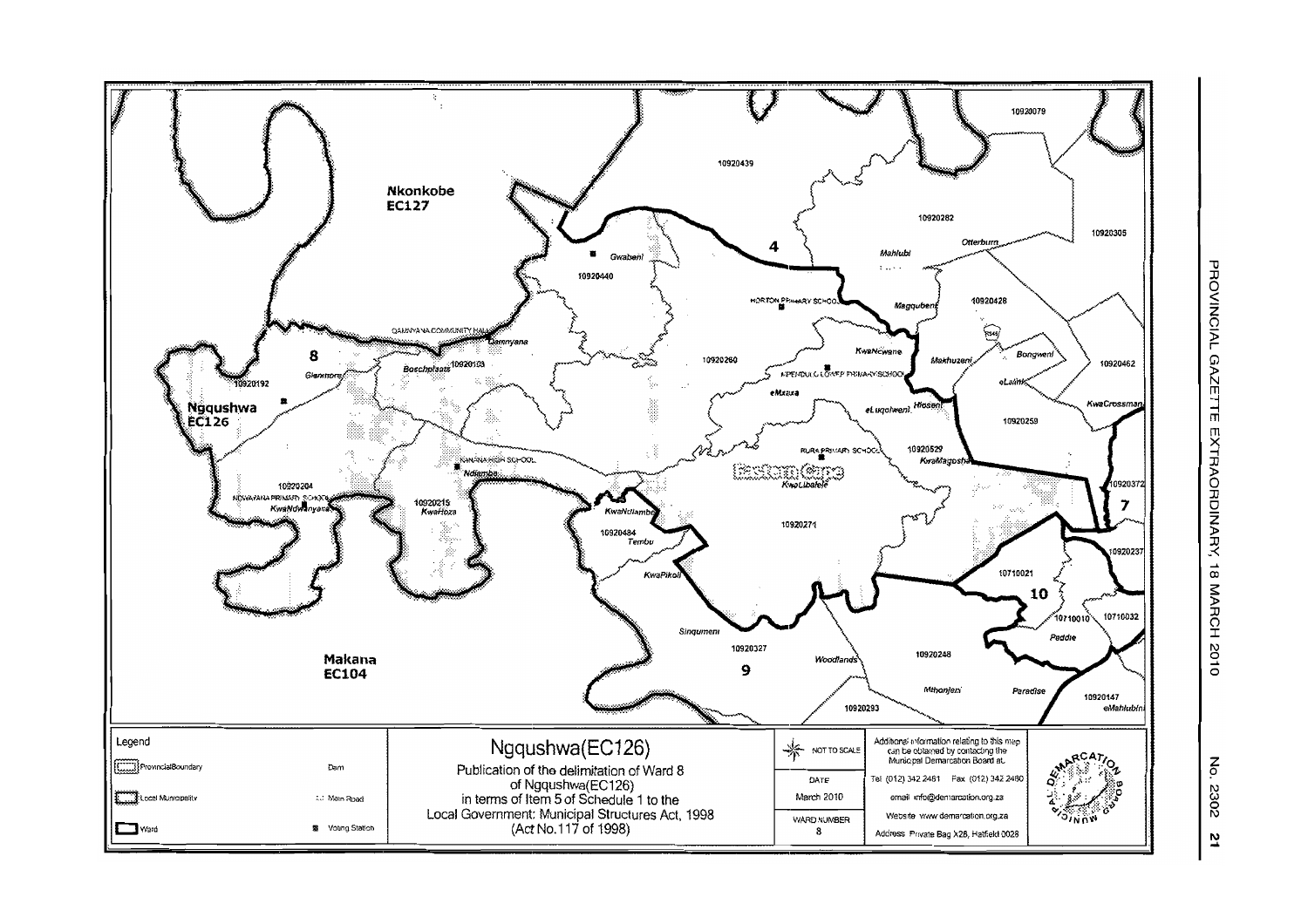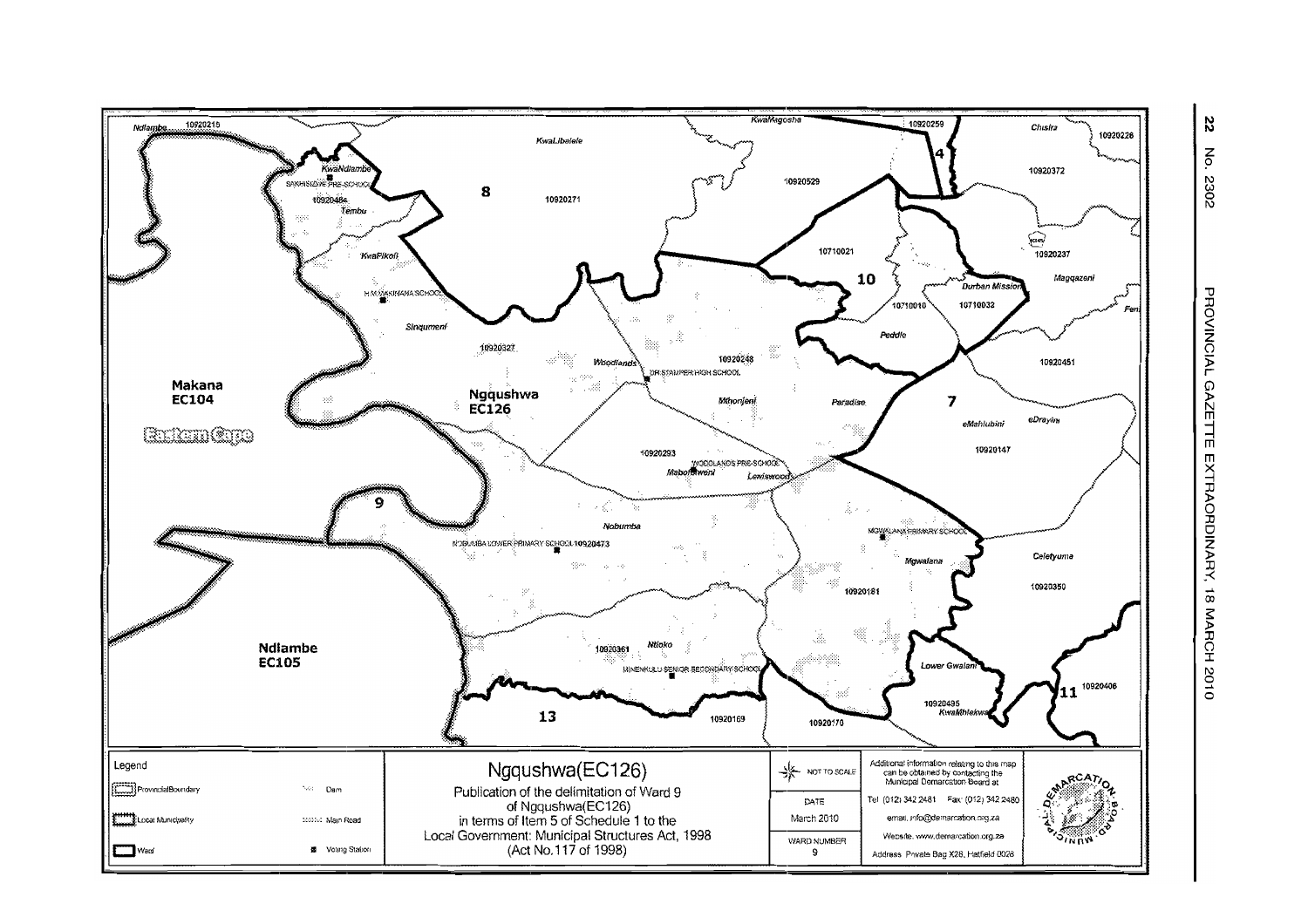

z<br>P N co o N 23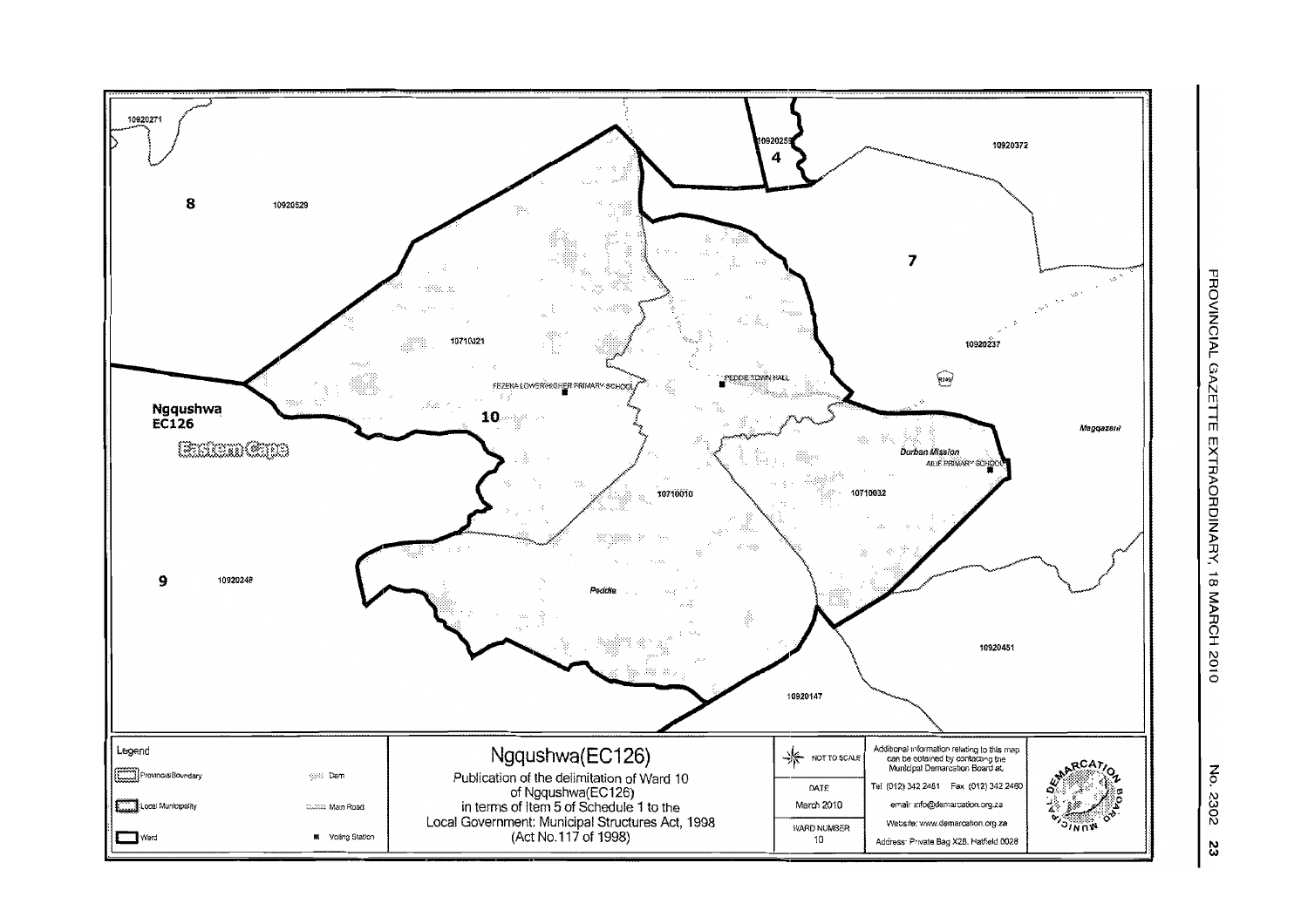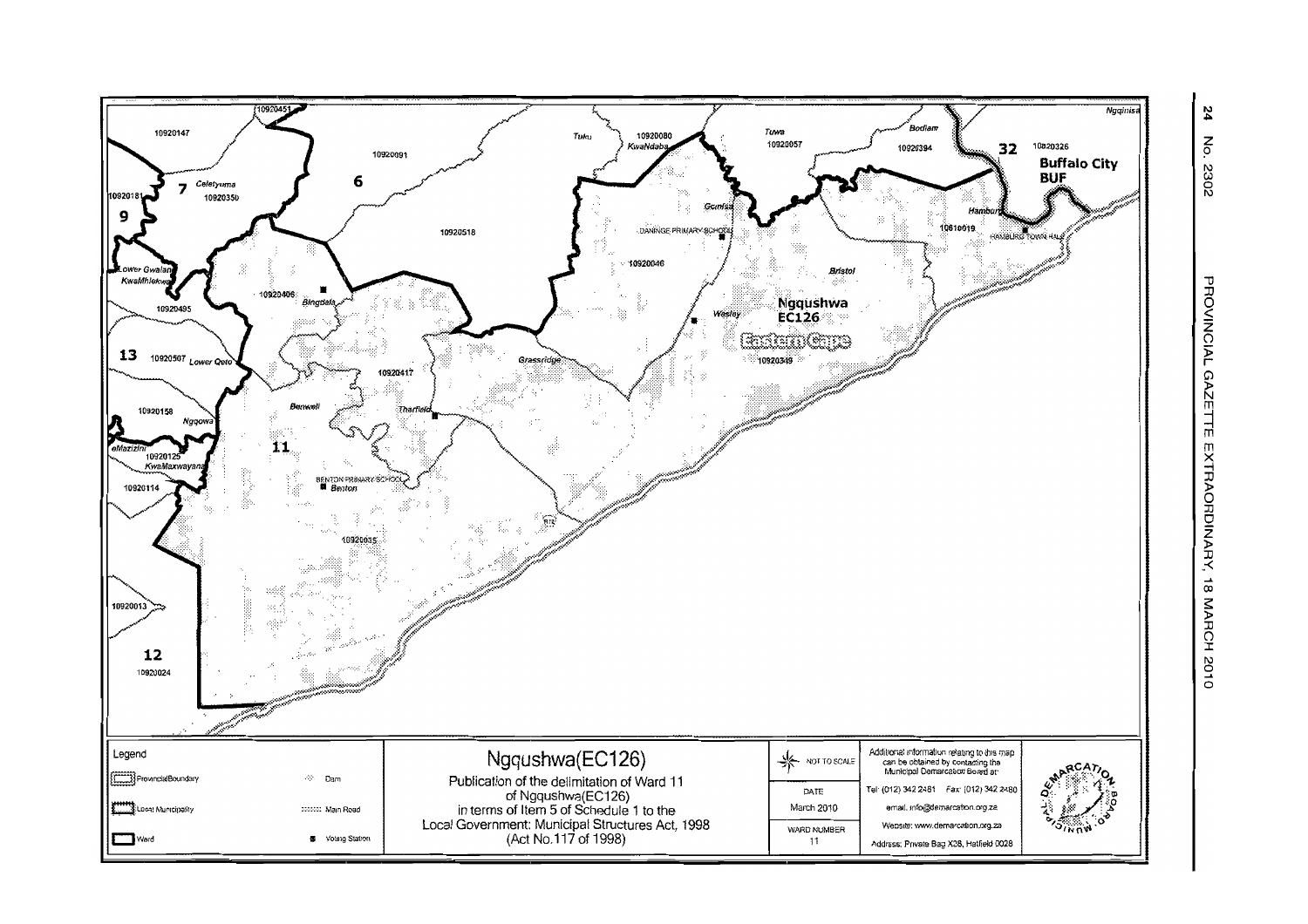